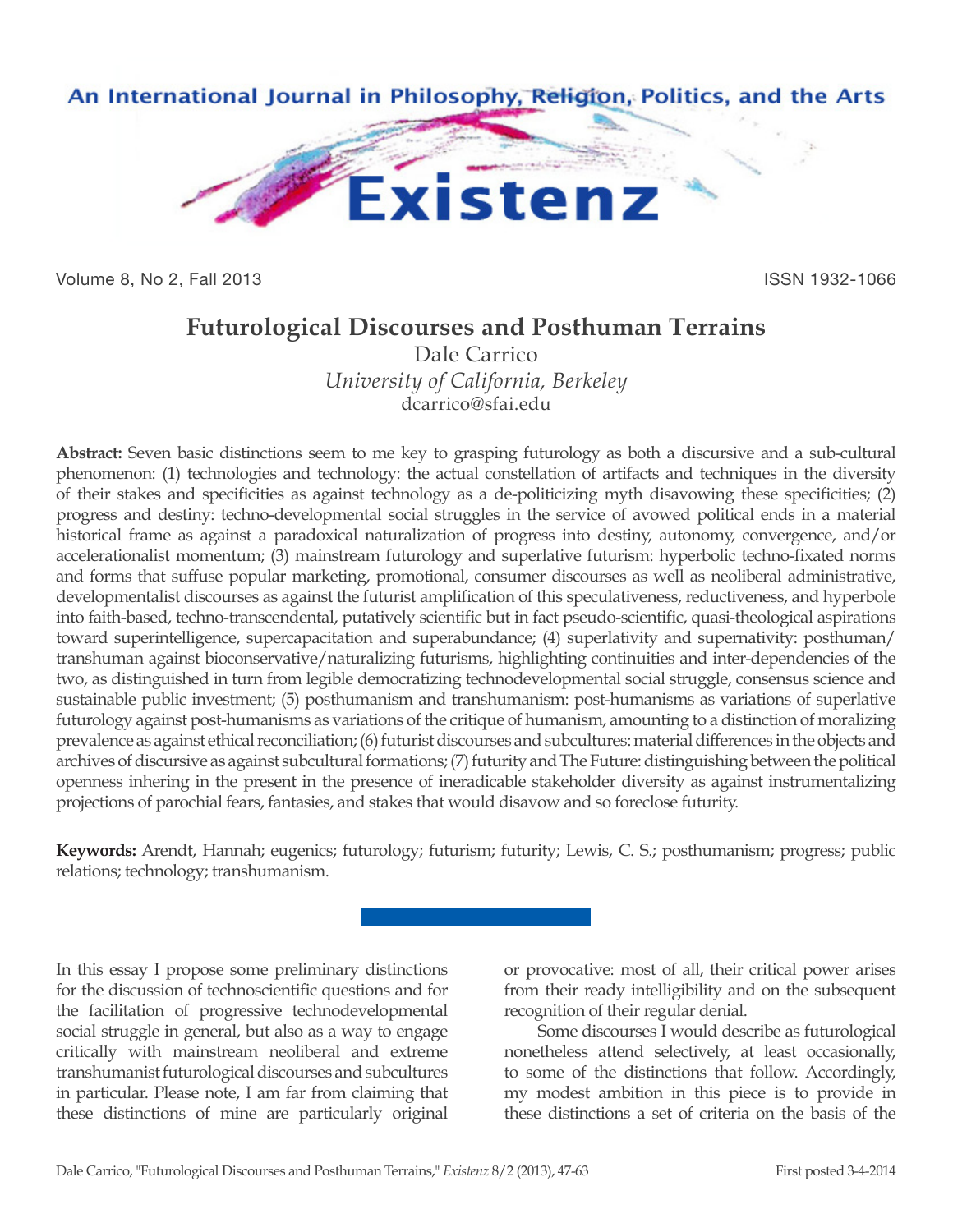application of which we can mine the archive of futurological arguments, proposals, figures, and frames to find analytic and documentary insights that might still be useful for study of the substance and stakes of technoscientific change in the world. However, futurological discourses properly so-called could not sustain their apparent coherence or real force were they to attend in a conscious and consistent way to all of these distinctions at once. This essay undermines futurological discourses through the recommendation that we keep such distinctions always in the forefront of our minds as we contemplate technodevelopmental struggles. To use the viral imagery futurologists have taught us to prefer to the rhetorical terms that better describe the character of the contests at hand, I hope that this effort can provide readers with a measure of

### **Technologies and Technology**

immunization from what seem to me to be reactionary futurological mystifications and mischief-making.

The first distinction I want to propose is between the plurality of actual technologies and a fanciful something called "technology" as such. It is of course a commonplace to hear people declare that they are afraid of technology, or excited by technology, or even that they love technology. Bestselling pop science, tech journalism, and commercial imagery are all filled with claims that technology is monolithically advancing, threatening, empowering, disrupting, converging, accelerating. Futurologists in corporate-military thinktanks and in public relations firms, but also many others, declare themselves to be champions of technology and we are meant to understand, it seems, that this championing arrays them against fearful, befuddled, or even villainous others—usually described as Luddites or as technophobes—who oppose technology with a deadly ferocity equal to the passion of its champions. The stakes of this confrontation are, to all appearances, enormously high for those who are invested in talking this way. And it is true enough, one can hear anyone from gizmo-harassed consumers to environmental activists declaring in frustration that technology causes more problems than it solves and that, therefore, more technology is the last thing we need right about now.

The difficulty in all this is that there is, after all, no such thing as technology. There is no such thing as technology in general or technology as such: There are always instead constellations of artifacts and techniques, actually-existing and also imagined. Technologies

are in use, misused, consumed, consigned to landfill, repaired, maintained, creatively reappropriated, under development, seeking venture capital, subject to regulation, promoted, marketed, misunderstood, repackaged, mistaken for novelties. Some artifacts and techniques are useful to some, some not so useful to others, some not yet put to the uses that might make them useful to still others.

Some artifacts and techniques seem to arrive from nowhere, dazzling us with promises and threats, usually to disappoint us soon enough, or at any rate until the next distraction fills the pop-tech press and screen. And still more of the artifice besetting us is simply the setting for us, now so familiar these events no longer seem to be "technologies" at all, like the clothes we wear, like the ground we have cultivated, like the languages we deploy—very much including our gait, posture, and bearing—the very body language at the site of a selfhood so intimate, so incontrovertible, so indispensable we tend to posit it as not only not technological but as altogether prediscursive, ahistorical.

Needless to say, one cannot properly or sensibly speak of an acceleration of technology, let alone of the acceleration of that so-called acceleration. But of course such claims utterly suffuse the technofixated imaginary of our professional futurologists as well as the massmemberships of consumer fandoms for everything from Apple handhelds to anti-aging informercial products. This is not to deny that there certainly are technoscientific research programs and developmental pathways that seem to be accelerating for now, but to recognize that others at once are slowing and stalling, while still others buttress one another or ramify into applications and subdisciplines, and others vanish altogether from the scene as theoretical paradigms and consumer enthusiasms shift.

One can speak of logics or rhetorics or discourses of technology, as Martin Heidegger famously did when he proposed the technological as the assumption of a vantage upon the world which fundamentally articulates our attention and produces our experience of it—framing the environment as a readily available, indefinitely resourceful, utterly instrumentalizable answer to our willfulness, but at once rendering the world uncommunicative, noncompanionable, remote from our sympathies, less apt to arouse our sublimities. One California futurist, Jamais Cascio jokes that, "'Technology' is anything invented since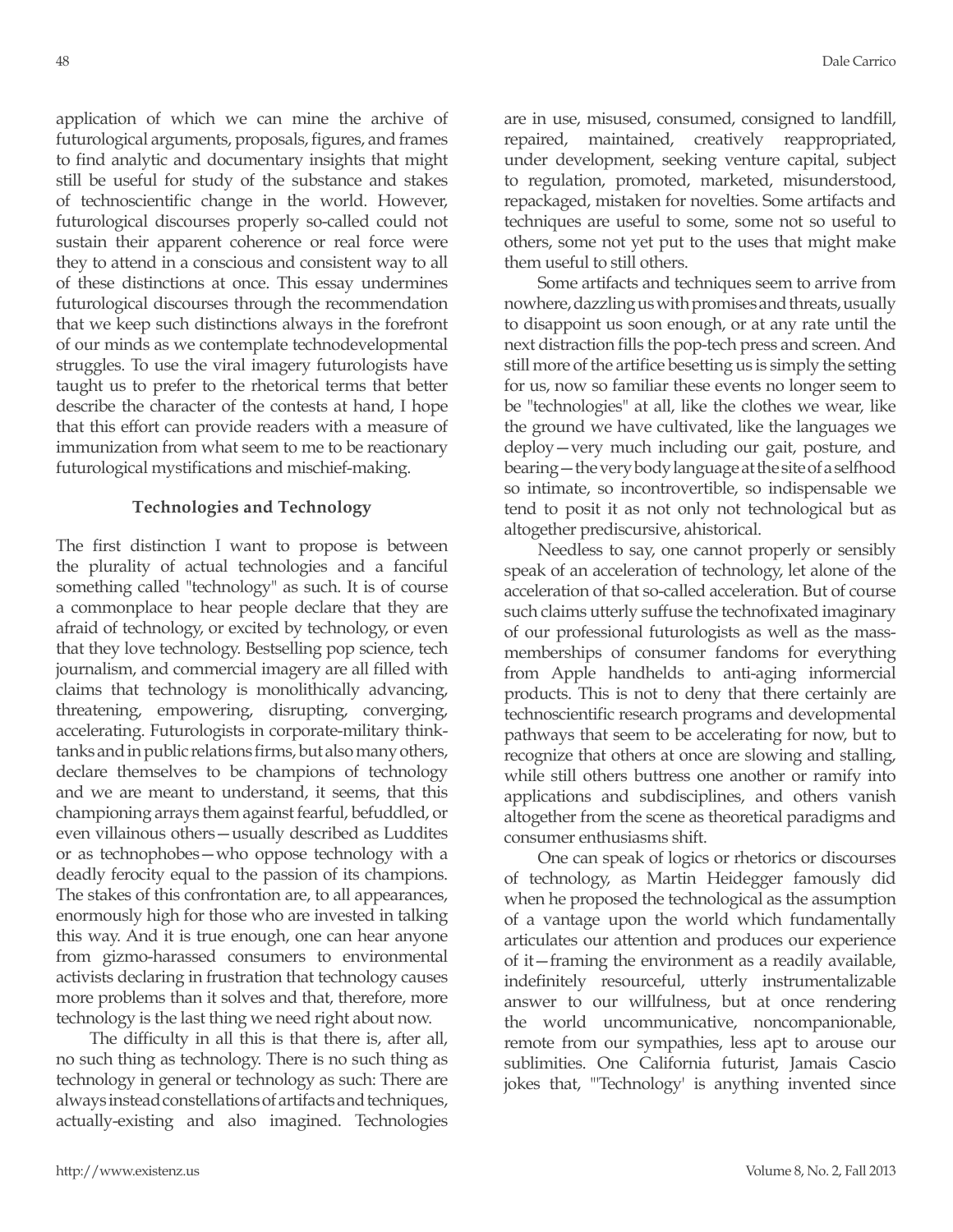you turned 13,"<sup>1</sup> which amounts to the proposal that the technological adjudicates attributions of the familiar and the unfamiliar. I have sometimes proposed myself that the technological is best conceived as our collective elaboration of inter-personal agency, and that it is ongoing, discursive, and performative, as well as prosthetic. Indeed, I would say that all culture is prosthetic, and that all prostheses are culture: and since the historical reality of culture is always multiculture, since all living cultures are dynamic and not static, and since our cultural identifications and performances are always at once partial, imperfect, and multiple, then any substantial grasp of technologies as the cultural phenomena they are, any proper reading of technological events, will require their historical contextualization and will foreground the diversity of their stakeholders in their differences.

Whether a discourse of the technological reproduces the space of geography and possibility as an alienated field of resources awaiting exploitation, or as a territory of familiar and unfamiliar landmarks compelling our exploration, or as a site for political contestation and collaboration, peer to peer, even in this more general delineation it is, again, always only in the specification of the historical terms and political stakes of its participants that we discern the sense and substance of what passes for the technological from moment to moment.

Whenever we fail to pluralize technologies into their diverse expressions, whenever we fail to narrativize technologies as produced, maintained, and applied by their diverse protagonists, whenever we fail to politicize technologies from the vantage of their diverse stakeholders, the technological imaginary is a specifically fetishistic one in the sense familiar from *Ideologiekritik*: in David Harvey's accounting such discourse invests technology with agency in ways that disavow the agency of the human beings who struggle to create and appropriate these technologies in the first place and who, through such technologies, struggle to rewrite history as they are written by it.<sup>2</sup>

Although nothing is more commonplace than the framing of the politics of technology, so-called, as a matter of an antagonism between those who embrace it and those who reject it, any kind of useful specificity is truly difficult to grasp in just what one is really claiming to be for or against when one declares oneself to be pro-technology or convicts another of being antitechnology. It would be better to understand such political formulations of technodevelopmental struggle as anti-political, as they function either to evacuate or to distract us from the actual politics at hand. The politics of technology-in-general or technology-as-such seem to me to be mythological in Roland Barthes' sense of the term, and as in Barthes the anti-politics of technologyas-myth will tend in turn to conduce to conservative political ends.

If we understand mythology as Barthes put it, as a mode of de-politicized speech<sup>3</sup> — that is to say, if myth is our speaking of a world that has been otherwise than it is now and still could be otherwise than it is now instead as if it were a natural world that is as it must be or is the best it can hope to be or is on an inevitable pathway to the best of all possible worlds—then there is no more forceful mythology than one which naturalizes our sense of what will count as technologies, of what technologies are good for, of what kind of progress technologies can be counted on to bring to the faithful. It is myth that makes technology in general where there is none, and it is myth that naturalizes and renders uncritical and hence more amenable to incumbency the politics of familiarization and de-familiarization through which we invest some, but never all, of our artifacts and techniques with the force of the technological.

### **Progress and Destiny**

In *The Abolition of Man*, C. S. Lewis worried that we speak too loosely of developments in applied science as a matter of "Man's conquest of Nature" or as a gaining of "increasing power over Nature," and he warned that, "What we call Man's power is, in reality, a power possessed by some men which they may, or may not, allow other men to profit by."4 Apart from the misogyny of these formulations, his insistence was much the same as my own; namely, that to grasp the

<sup>1</sup> Jamais Cascio, "Twelve Things Journalists Need To Know to be Good Futurist/Foresight Reporters," *Open the Future*, June 12, 2006. http://www.openthefuture. com/2006/06/twelve\_things\_journalists\_need.html. Last accessed 12-20-2013.

<sup>2</sup> David Harvey, "The Fetish of Technology: Causes and Consequences," *Macalester International* 13/1 (2003), Article 7.

<sup>3</sup> Roland Barthes, *Mythologies*, trans. Annette Lavers. New York: Hill and Wang 1972, pp. 142-5.

<sup>4</sup> Clive Staples Lewis, *The Abolition of Man*, New York: Harper Collins 1944, p. 54. [Henceforth cited as *AM*]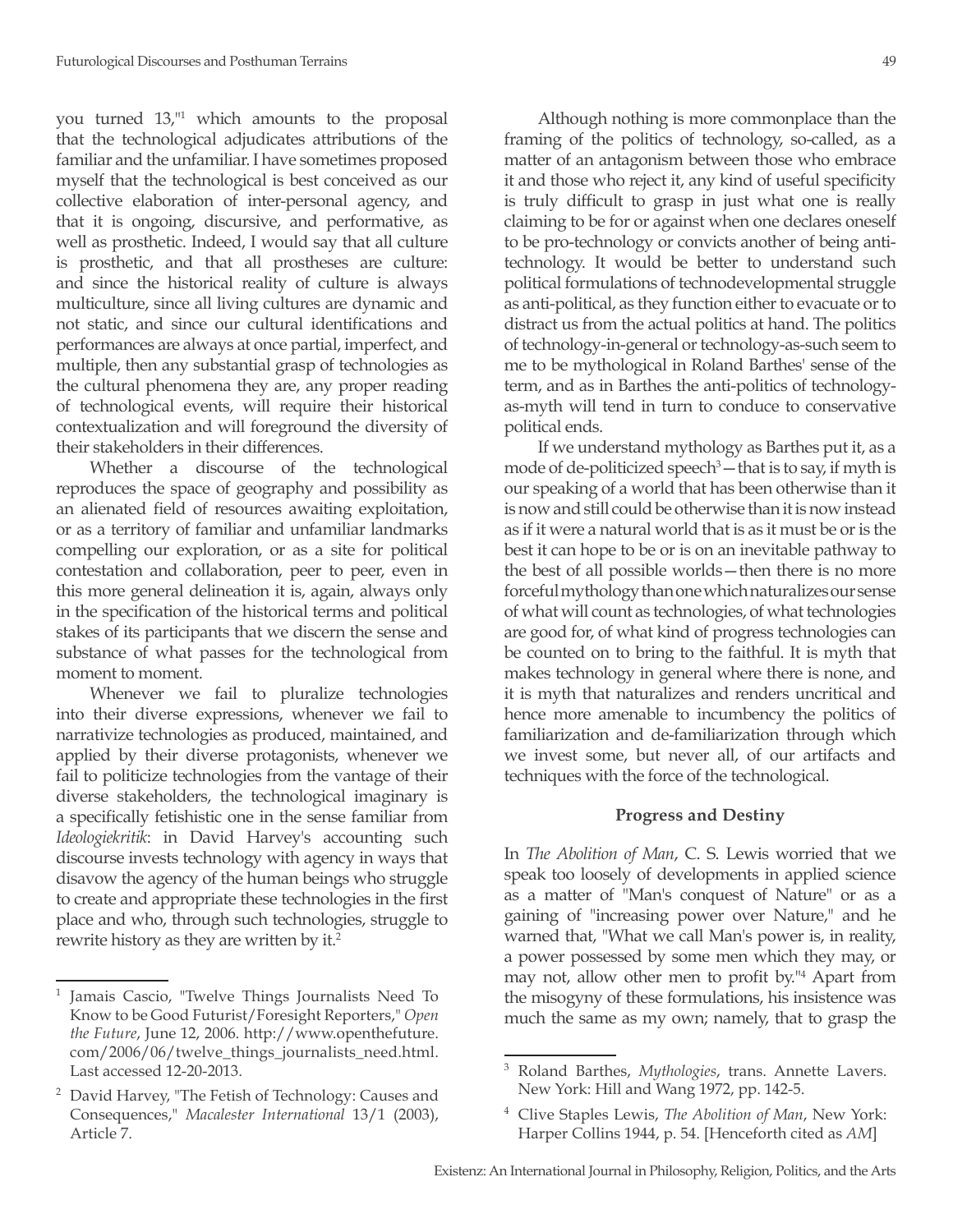real substance of technoscientific changes we must always recognize the diversity of their actual stakes to the diversity of their actual stakeholders. But Lewis' insistent re-politicization of technoscientific change did not simply resist the attribution of specific benefits of specific technological changes to some generalized technology, he was especially concerned to resist the subsumption of specific benefits into a general narrative of technological beneficence or a specifically techno-triumphalist account of universal progress, empowerment, or transcendence.

Lewis' concern brings me to my second distinction. For just as I would insist that there is no such thing as technology-in-general, so too I would insist that there is no such thing as progress-as-such. But whereas the generalization from technologies into technology-assuch enables a de-politicizing evacuation of factual substance, the generalization from technoscientific changes into progress-as-such enables a de-politicizing evacuation of normative substance. All progress is progress toward an end, but there can be no progress in the formation, expression, and evaluation of ends themselves, only either their circumscription or proliferation. I do not deny that once we are committed to ends we can discuss their facilitation through specific applications of technoscientific knowledge, neither do I deny that we can be committed to ends for what we take to be good reasons that others can come to agree are good reasons, too. My point is that to treat progress as an end-in-itself is usually to disavow actual ends whether for equity, for diversity, for increasing gross domestic product, for more reported satisfactions on the happiness index, whatever the end may be—and by so disavowing them so too to relinquish the terms without which any notion of progress at all is finally unintelligible. Once again, just as the apparent depoliticization effected through the generalization of technologies into technology-as-such tends to conduce to the benefit of conservative politics more often than not, so too the apparent de-politicization effected through the disavowal of specific constituencies with specific stakes in technoscientific outcomes tends to conduce to the benefit of just those constituencies and just those ends that require stealth because they are extreme, unpopular, or preferentially benefit minorities rather than or even to the cost of majorities.

These disavowals tend to be couched as either neutralities or as inevitabilities. *The Abolition of Man* was written in England in the midst of an earlier epoch of eugenic futurological enthusiasm defined as much by J. B. S. Haldane as it was by Adolf Hitler, but before the Manhattan Project and postwar petro-politics inaugurated a different, indicatively American, epoch of petrochemical, computational, mass-mediated massconsumption in Tomorrowland, and long before our own epoch of neoliberal eugenics, digital utopianism, global finance and globalized development. Today bioethicists, politicians, journalists, CEOs, and everyday citizens alike speak glibly of prosthetic, pedagogical, therapeutic, and managerial enhancement, either forgetting or refusing to recognize that enhancement is always qualified: for whom, to facilitate what outcomes, in the service of which values, at what cost, with what risks?

There is no general optimization for every outcome, there is no universal training for every profession, but always only enablements freighted with disablements. To say the least, every pursuit has among its costs the other pursuits we might have tried instead. When we speak of the straightforward enhancement of athletes through training, doping, and even surgeries, for example, it is bad enough that our assured pronouncements so often fail to account for palpable risks of damage to health and reputation, but they also fail to account for the fact that few aspire to be and fewer succeed in becoming successful athletes and none remain athletes for life and possibly for quite good reasons. Perhaps the circumscription of character through discipline, the idealization of a competitive preeminence rarely accomplished and never sustained is a human catastrophe rather than a triumph. Can one sensibly speak of enhancement in the service of such a catastrophe? My point is not to denigrate organized sports but to insist that contestation over its fundamental value is and deserves to be ongoing, and yet that the discourse of enhancement here both depends on a pretense of agreement that does not and should not exist, but also performs a circumvention of that contestation producing the effect of agreement nonetheless.

It is surely possible and even plausible to characterize as enhancement a pedagogy that facilitates optimal performance on certain compulsory examinations at the expense of inculcating instead a critical, convivial temper. It is no less plausible to characterize as enhancement a cosmetic surgical procedure that approximates the conventional attractiveness of currently popular celebrities at the expense of a loss of distinctive physical features. Again, it is perfectly plausible to characterize as enhancement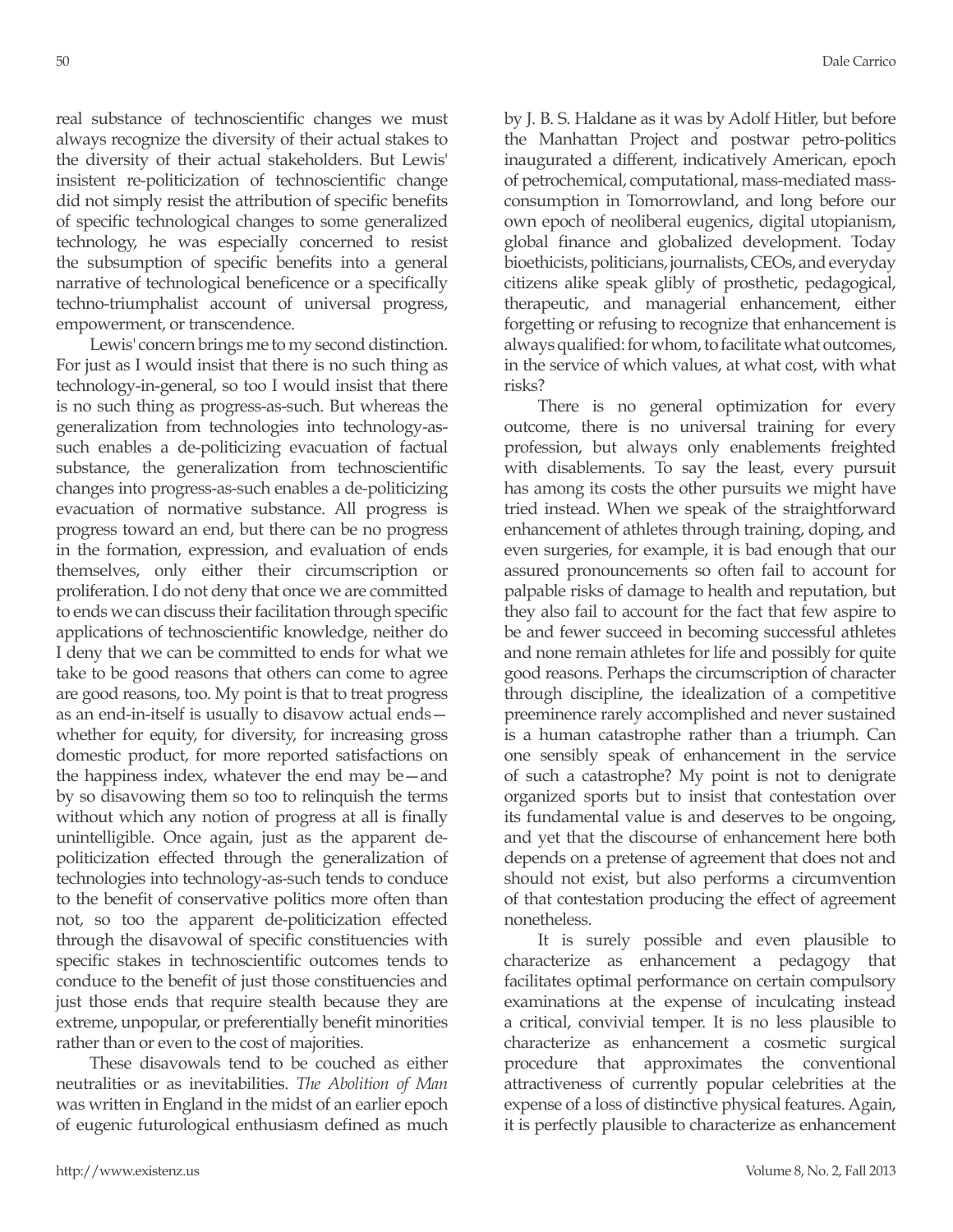the undergoing of intensive, transformational training or therapeutic interventions to facilitate performance in highly competitive business or military environments at the expense of an openness to unexpected calls to service, to occasions for collaborations as endsin-themselves whatever their initial expectations of success, for playful improvisation, and so on. But in every instance the plausibility of the enhancement in question relies for its intelligibility and force on the denial most of all of the fact that it is in question at all. The plausibility of an account of enhancement will tend to be as much an effect of the denial of its contestation through a conjuration of false and facile neutrality about its results as it is an effect of any amplification of particular capacities at particular costs in which it also happens to result.

It is not only by stealthfully denying anybody does or even possibly could disagree with them about the ends they take to be the good ones for assessing particular technoscientific changes, but often futurologists will declare such assessments of value as altogether irrelevant in the face of the supposed inevitability of the extraordinary technodevelopmental outcomes that preoccupy them. It does not matter, for example, that the champions of artificial intelligence have always only failed in their expectation of an imminent arrival of AI; it does not matter that these champions seem so often to celebrate and promulgate a distressingly reductive understanding of intelligence rendering many of them insensitive to intuitive, social, bodily incarnated, historically situated dimensions of intelligence as it is distinctively exhibited in actual human beings; it does not matter that the brain is much more like a gland than it is like a computer—none of this matters, come what may, because of a curious destiny engine denominated by futurists as Moore's Law.<sup>5</sup>

Because of the observation of Gordon Moore that the number of transistors on an integrated circuit had been roughly doubling every two years, and the paraphrase of that observation into a law-like generalization that chip performance more or less doubles every two years, for many futurists this means that an AI will inevitably appear and a human-equivalent AI soon enough and a superhuman AI soon after, whether we like it or not, whatever the coherence or not, whatever the desirability or not, of the underlying assumptions, prevailing conceits, or guiding aspirations of those who advocate for that artificial intelligence. Now, I would argue that if the underlying assumptions, prevailing conceits, and guiding aspirations of AI's advocates are as wrongheaded as they seem to be, we should no more expect Moore's Law to spit out a superintelligent AI any time soon than we should expect an accumulating pile of sand or even of abacuses to spit out a superintelligent AI.

Likewise, it does not matter, for example, that the redemptive promise of the inevitable arrival of nuclear energy too cheap to meter left us in a world of prohibitively costly boondoggles, at best horrifically dangerous to the communities they serve and always producing toxic wastes nobody honestly knows how to dispose of safely for as long as they remain a threat, and at worst, as at Three Mile Island, Chernobyl, and Fukushima, reducing whole regions to irradiated wastelands. It does not matter that the promise of the inevitable arrival of the paperless office was drowned soon enough in a flood of computer printouts, or that the dream of internet democracy became a nightmare of surveillance, targeted marketing harassment, unpaid crowdsourced content provision, and zero comments. It does not matter that the promise of inevitable massprosperity and expanding leisure from productivity gains yielded by improvements in automated production and integrated storage and transportation of manufactured goods eventuated instead, in the absence of robust collective bargaining or progressive taxation, in more than a generation of unprecedented wealth concentration at the summit of the income distribution and lowered expectations, diminished buying power, and increasing insecurity for burgeoning majorities. It does not matter that the average global temperature is ominously rising and catastrophic climate change already costing prohibitively more and more, still the CEO of Exxon-Mobile after a generation of public climate change denialism and quietism has assured us just last year that catastrophic anthropogenic climate change is merely "an engineering problem" for which there will inevitably be "an engineering solution,"<sup>6</sup> even if the details are at best fanciful cartoons of megascale

<sup>5</sup> Gordon E. Moore, "Cramming More Components onto Integrated Circuits," *Electronics* 38/8 (1965, April 19), pp. 114-7.

<sup>6</sup> Rex W. Tillerson, "The New North American Energy Paradigm: Reshaping the Future," *Transcript, Council on Foreign Relations* (2012, June 27), http://www.cfr. org/north-america/new-north-american-energyparadigm-reshaping-future/p28630. Last accessed 12-20-2013.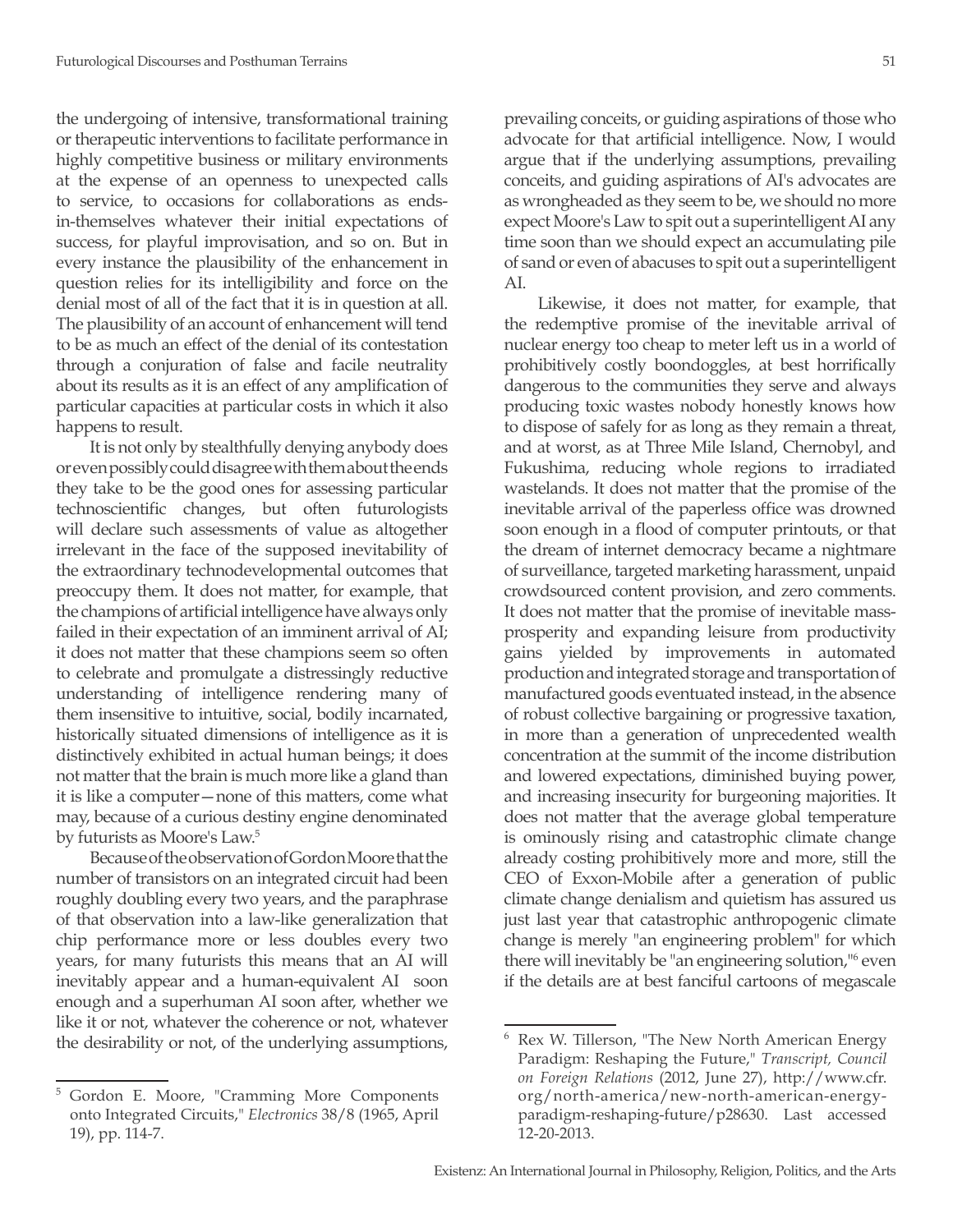geo-engineering pseudo-proposals or at worst are not forthcoming at all. It does not matter that the life expectancy at retirement age of people who work for a living isn't increasing even remotely the way pampered US Senators quoting futurologists say they must be and surely will be, and on the basis of which they mean nevertheless to raise the age of retirement and of eligibility for Medicare for our long-laboring seniors, US Senators who live as long and as well as, but rarely much longer or much better than, the Senators of Ancient Rome.

None of these disappointments, failures, qualifications much matter to the futurologists, because they say medical knowledge is increasing exponentially and so inevitably all diseases will be cured, including aging as a disease—because they say competition is inherently optimizing and so inevitably the prices of all goods and all services will drop until superabundance is available to all—because they say we are gaining ever greater control over matter and so inevitably all things that are logically possible or at any rate logically possible and also desirable will also be practically possible in the fullness of time. Why should we concern ourselves with apparent contradictions, conspicuous incoherencies, defiance of evidence and experience, problematic assumptions, skewed priorities, ethical dilemmas, when the forces of technodevelopmental amplification are so undeniable in their logic, so irresistible in their seduction?

Even though it makes little sense to say that technology is accelerating when we recall that there is no such thing as technology in general in the first place to so accelerate, and even though in our everyday lives we depend on continuity as much as we attend to disruption, even though we testify to diminished capacities as much as we hope for their improvement, even though we are beset on all sides by governmental paralysis, developmental impasses, infrastructural failure, unsustainable growth, still we hear the thinktank futurologists and tech-journalists and the online consumer commentariat declaring that we live in an age of exponential growth, disruptive development, accelerating change, acceleration of acceleration, escape velocity, etc.

Metaphorical though it may be, the sheer momentum conjured through this ubiquitous rhetoric of acceleration yields an impression of inevitability in the face of the starkest implausibility. Given the assertively ecstatic embrace by self-identified transhumanists, posthumanists, digital-utopians, techno-immortalists,

extreme futurists, and so on of the artifactual, the cyborgic, and the unnatural, it is paradoxical to say the least to grasp the extent to which the rhetoric of accelerating change and techno-triumphalist inevitability essentially naturalizes progressive outcomes that depend in fact, to the extent that they are realizable at all, on profoundly contingent political struggles among diverse and contentious stakeholders, costly, risky, qualified, error-prone, utterly uncertain processes of discovery, funding, testing, publication, education, regulation, maintenance, and equitable distribution.

"The future is a process, not a destination,"<sup>7</sup> science fiction writer Bruce Sterling has offered up in a famous aphorism. But when aspirational instrumentalities would interminably translate already given causes into effects and would endlessly amplify already wanted capacities, this process is all too readily refigured as a progress unfolding in a likewise logical even teleological linearity, and hence the destination is not so much refused after all as refigured itself, as a progressive destining, a susceptibility already announced in the conjuration in Sterling's aphorism itself of an open futurity refigured as the siren singularity of The Future. About this tendency, I will have more to say later.

# **Mainstream Futurology and Superlative Futurism**

Although futurism may seem to represent a rather rarefied intellectual discipline, and futurists a rather specialized professional cohort, I would propose that the futurological is in fact the prevailing discourse of neoliberal public life, and futurologists the quintessential intellectuals propping up the neoliberal order. This leads me to my third distinction, between mainstream futurology and what I would describe as superlative futurism.

The mainstream futurology that issues forth from World Bank reports and think-tank white papers, in corporate boardroom presentations and TED talks, purports to discern developmental trends and to provide guidance by sketching speculative scenarios. But whatever their present ubiquity, there is good reason to question the trend as a legitimate analytic

Bruce Sterling in an interview with Paul D. Miller, "Bruce Sterling: Notes From the Near Future," *Origin Magazine* (2012, May 10), http://www. originmagazine.com/2012/05/10/bruce-sterlingnotes-from-the-near-future. Last accessed 12-20-2013.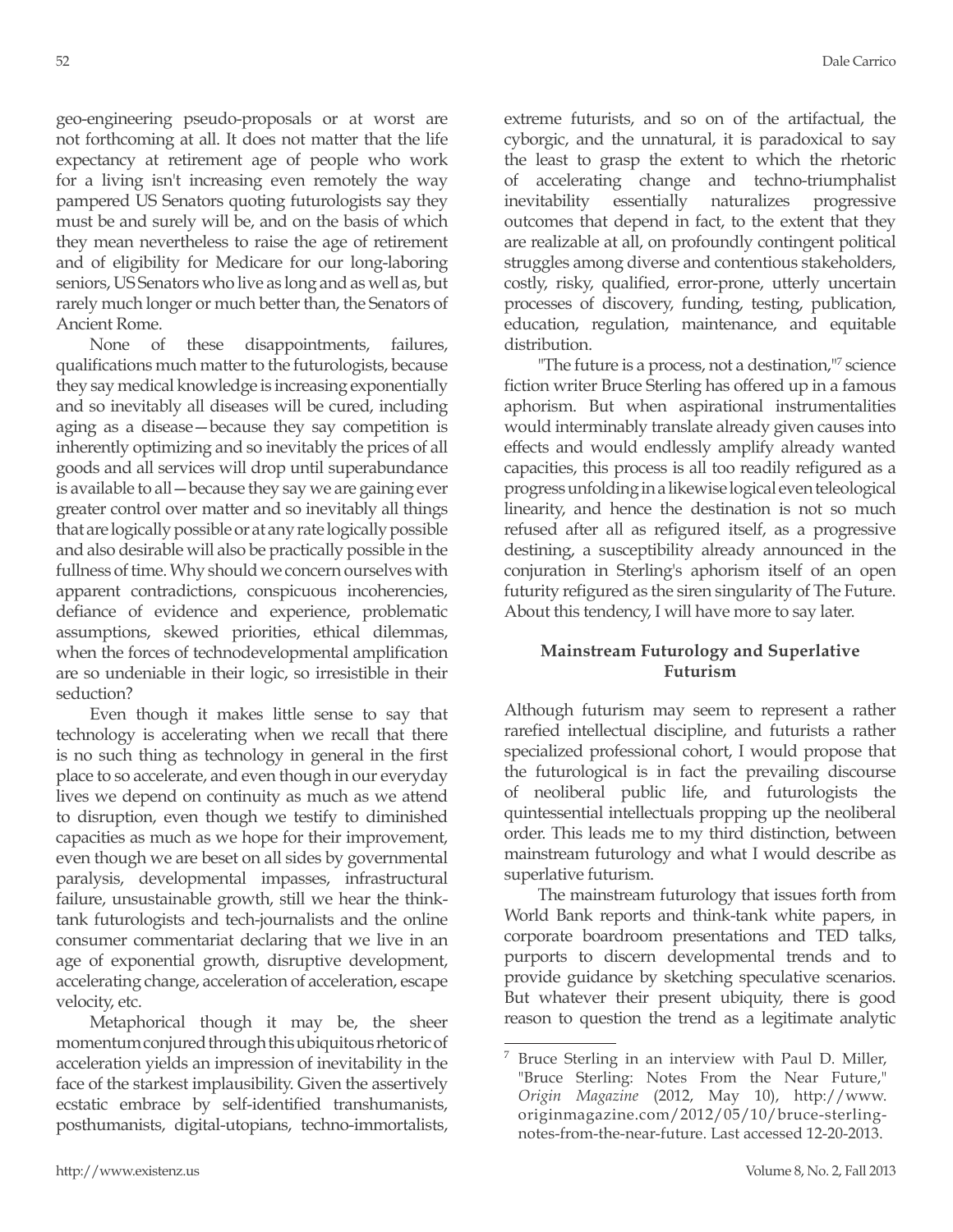object or useful methodological recourse. Whenever I hear the word trend, I reach for my brain. Certainly there is no such thing as an historically agentic or otherwise autonomously forceful trend. Trends, let us say, are retroactive narrative constructions, and usually their retroactivity is falsely projected as if from the vantage of a non-existing superior height (as with fashion trends announced by fashion authorities) or from the future (which does not exist and is inhabited by no one at all) in which case they are always prescriptions masquerading as descriptions. Every legibly constituted discipline produces models of phenomena, and hence every legibly constituted discipline has a foresight dimension. This is because knowing better how phenomena behave under various conditions facilitates more practically useful interactions with them, and leads us to form expectations and make plans accordingly. But once again trends are narratives more than models, strictly speaking, and it is not scientists but literary scholars and rhetoricians who are probably best situated to explain how they operate: As narratives, mainly they solicit identification; as promotional genres, they do so the better to peddle forms of consumption.

The connection of the futurological future to market futures is hardly incidental to its logic, nor is the connection via the term speculation between stock market tips and science fiction. Futurological scenarios are best understood as an impoverished genre of science fiction literature, one drained of the complexities of ingenious plotting, plausible characterization, thematic richness, and reduced to the delineation of scenery (hence, scenario), the provision of a stage setting which the reader is left to populate through imaginative identification. What the genre lacks in fictional force is compensated by its pretense to predictive scientificity. Futurological scenarios inevitably circumvent historically situated social, cultural, and political dynamisms while purporting to model these dynamisms in relation to physically prominent phenomena. Scenario spinning superficially skims without the least mastery the objects of a host of disciplines from the qualified results of advanced scientific research to complex questions of stakeholder policy to the radical contingencies of historical struggle in a kind of anti-disciplinarian parody of inter-disciplinarity. Such scenarios are scarcely improved (except, sometimes, as a sales pitch) in more sophisticated variations entertaining, say, four alternative futures at once rather than the usual one. The conjuration of a counterfeit complexity, scenarios

circumscribe political possibility into a handful of choices on a menu provided by already established actors, usually with a promise of profits or as an offer of consolation. Some of these difficulties beset all forms of social science, especially to the extent that they try to measure their value in the image of reliable engineering. But in futurology these limitations constitute a kind of crisis, and a crisis conjoined to another that besets our shared present.

Far from marginal or incidental, futurology seems to me to be the authoritative expression of neoliberalism, and the persistent, monologic testament to its prevalence. The Market and The Future are codependent and even co-extensive imaginaries. But in the endlessly fascinating, actually marginal discourses and defensive subcultural movements of transhumanism, singularitarianism, techno-immortalism, and the like we encounter essential and symptomatic expressions of the mainstream futurological imaginary and better discern the pathologies driving our unsustainable techno-triumphalism, our immiserating consumerfetishization, our scientistic reductionism, and our austere global developmentalism. We encounter in these extremities a *reductio ad absurdum* of our conventional wisdom and expose its narcissism, cruelty, and profligacy to scrutiny—as well, one hopes, to its indispensable critique.

It is crucial to grasp the considerable and conspicuous overlap between these mainstream and superlative futurological modes. Both share a tendency to reductionism (from the facile simplifications of market fundamentalist pieties to the sexist, racist, bioreductionist just-so stories of evolutionary psychology) conjoined to a possibly compensatory hyperbole bordering on arrant fraud, promising easy encyclopedic syntheses of knowledge, usually via biological or computational metaphors, often via the perplexing collapse of biological and computational metaphors into one another, not to mention promising self-esteem, easy money, sexual zeal and appeal, and the return of youth, what C. S. Lewis lampooned as the guns and gold and girls that are the shared drivers of magickal and technoutopian projects behind their loudly proclaimed quests for truth.

To this I would add, only apparently paradoxically, that both mainstream and superlative futurology dependably express an anxious hostility to the actual materiality of the furniture of the world, whether this takes the form of a neoliberal preference for fraudulent financialization over sustainable production, or for the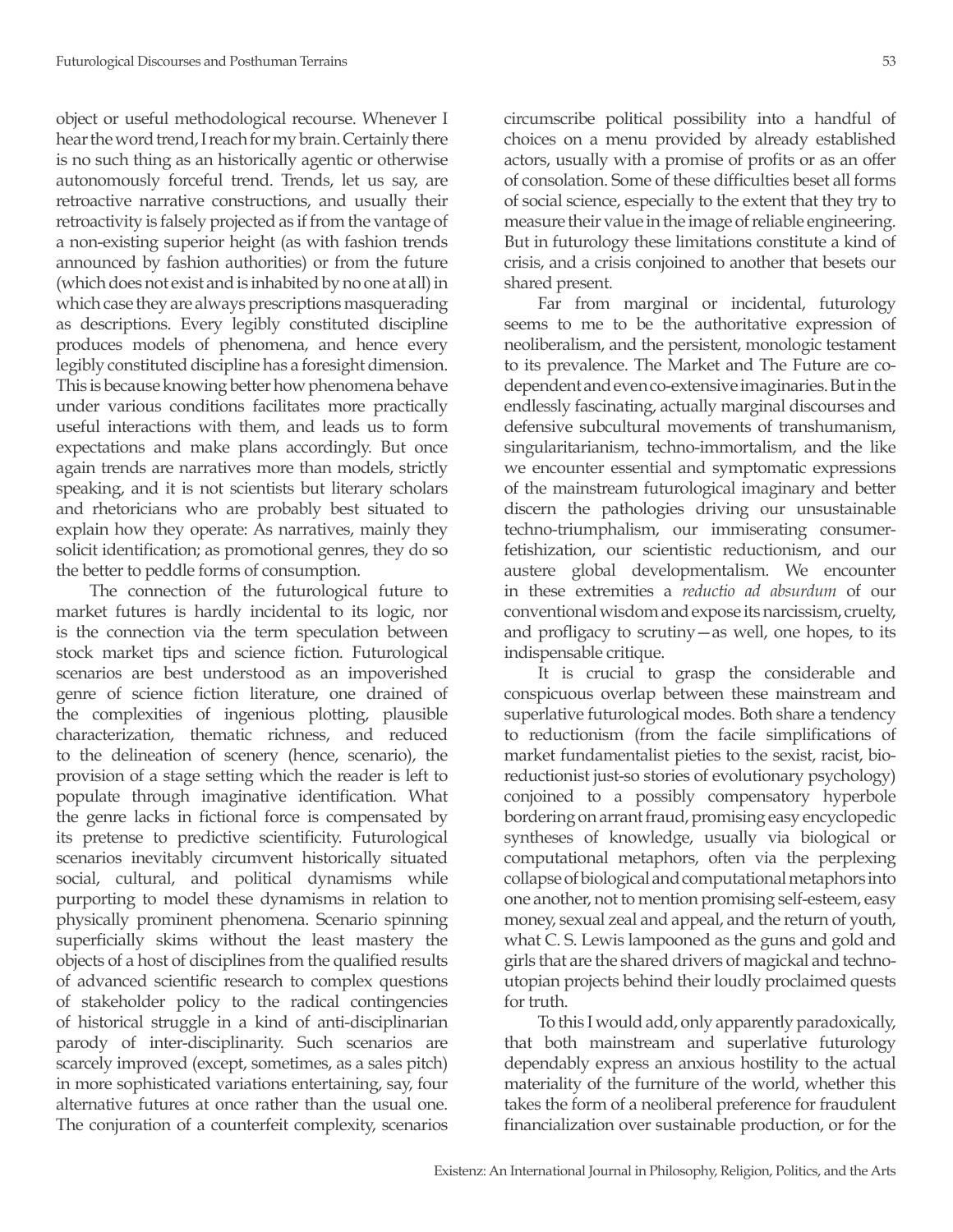digital over the real. There is an absolute continuity between the reality of globalization asserted in Gayatri Spivak's declaration that "the globe is on our computers. No one lives there,<sup>18</sup> and the reality asserted by those flabbergasting futurologists who earnestly mean to upload their info-selves, very possibly first disinterred by swarms of billions of superintelligent nanobots from their long deceased, frozen, hamburgerized brains, and live eternally thereafter as cyberangels in a kind of better than real Holodeck Heaven.

There is an absolute continuity between, on the one hand, the ubiquitous late-nite infomercial imagery of teen-age models surrounded by pastel-hued CGIrendered DNA helices and slathering anti-aging crèmes under their eyes, of superannuated Boomers injecting Botox, popping herbal supplements, and grinning like blissed-out tweens, of Air Force recruitment ads of exploding orbital space stations defiantly declaring "It's not science fiction!" and, on the other hand, subcultures of the futurological faithful now living who expect to be resurrected and live on as ideal avatars in the cyberspatial sprawl or in comic-book capacitated robot bodies or who expect scientists to deliver warp drives, transporters, or nanobotic superabundance that grows on trees.

What I take to be the characteristic gesture of superlative, as against mainstream, futurological discourses will be their commandeering of worldly concerns like basic healthcare, education, economic, or security policy, say, and their redirection of these concerns (in what amounts to a radically amplified variation on conventional marketing and promotional hyperbole) into literally faith-based discourses, often connected to actual membership organizations lead by priestly elites or venerated guru figures marginal outside the relevant subcultural formations, peddling not just the usual quick profits or youthful skin but promising a personal techno-transcendence modeled in its basic contours and relying for much of its intuitive plausibility on the disavowed theological omnipredicates of judeochrislamic divinity (omniscience, omnipotence, and omnibenevolence) translated instead into the pseudo-scientific terms of superintelligence, supercapacitation—often including a nearly-immortalizing superlongevity and superabundance.

The translations I am proposing can be quite

straightforward: Substantive questions of network security and user friendly software, say, are abducted and hyperbolized by superlative futurists into technotranscendental projects of superintelligence (singularity, Friendly AI) evoking omniscient divinity; substantive questions of medical research and healthcare access, say, are abducted and hyperbolized by superlative futurists into techno-transcendental projects of supercapacitation (enhancement, immortalism, uploading) evoking omnipotent divinity; substantive questions of general welfare administration are abducted and hyperbolized by superlative futurists into techno-transcendental projects of superabundance, circumventing the impasse of stakeholder politics in scarcity (energy too cheap to meter, plastic, digitization, ubicomp, fabbing, nanotech), evoking omnibenevolent divinity.

Futurology is caught up in and constitutive of the logic of techno-fixated market futures, while futurisms are technoscience fandoms and sub(cult) ures materializing imagined futures in the fervency of shared belief. Successful mainstream futurology amplifies irrational consumption through marketing hyperbole and makes profitable short term predictions for the benefit of investors, the only finally reliable source for which is insider information. Successful superlative futurism amplifies irrational terror of finitude and mortality through the conjuration of a techno-transcendent vision of The Future peddled as long-term predictions the faithful in which provide unearned attention and money for the benefit of gurus and pseudo-experts, the source for which is science fiction mistaken for science practice and science policy. Something suspiciously akin to fraud would appear to be the common denominator of futurology in both its mainstream and superlative modes. As against the dreary dream-engineering ad-men of mainstream futurology the adherents of superlative futurism are indulging in outright, and often organized, faith-based initiatives. More than consumers eating up the usual pastry-puff progress, they are infantile wish-fulfillment fantasists who fancy that they will quite literally arrive at a personally techno-transcendentalizing destination denominated The Future.

# **Superlativity and Supernativity**

"Bioconservative" is a term some transhumanists have long used to deride political and cultural arguments that oppose medical enhancements and other technotranscendental outcomes in the name of a defense of

<sup>8</sup> Gayatri Chakravorty Spivak, *Death of a Discipline*, New York: Columbia University Press, 2003, p. 72.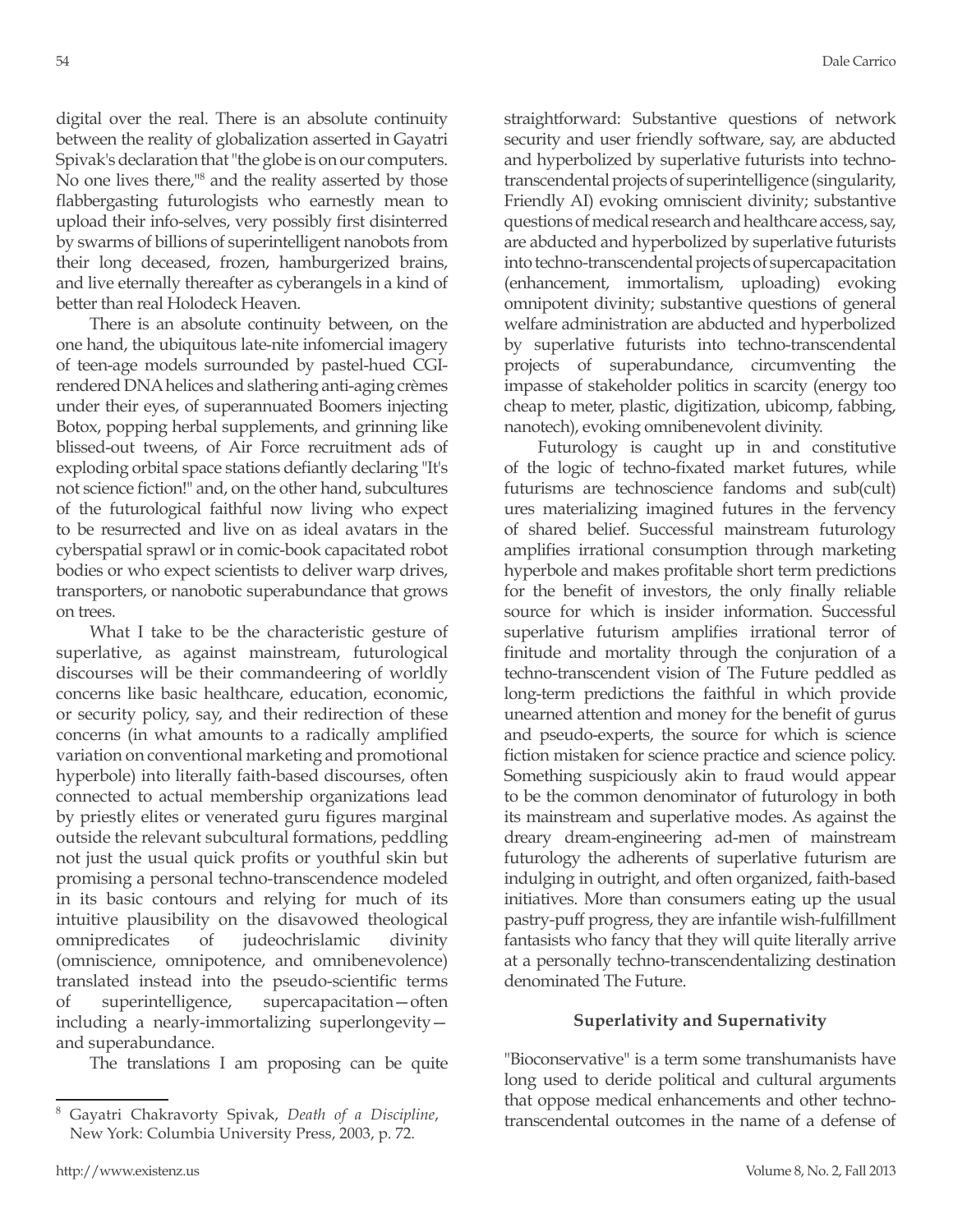the natural deployed as a moral category. While there are obviously differences that make a difference in the arguments arising from these ideological vantages, what I will emphasize instead is that this endlessly asserted antagonism of bioconservative with transhumanist advocacy conceals a mutually enabling partnership in futurist hyperbole between the two—in much the same way that the related antagonism between technophobic and technophilic attitudes more generally, real though it is, also distracts from what can be a more significant parochialism and undercriticality toward matters of technodevelopmental social struggle they often share and to which they contribute more or less equally.

Here we arrive at a fourth distinction, between what I will call Supernative and what I have called Superlative futurological formations and figurations, an antagonism yielding mirror image retro-futurisms. The apparent paradox of identifying a reactionary defense of nature as any kind of futurism at all vanishes once we grasp that any abiding substance or Golden Age bioconservative positions equate with nature and seek to impose on the eventual present has no more existed in historical reality than does the Glorious Future toward which the insistently anti-nature transhumanists aspire through their imagined participation in a technotriumphalist, and thus also naturalized, narrative of progress.

Consider the regularity with which environmentalist rhetorics of protection of nature misidentify the preservation of the living world as such with the preservation of the way of life of a minute minority of profoundly dissatisfied and disinterested consumers in extractive-industrial societies representative neither of the majority of humans now living, nor the comparatively sustainable lifeways of thousands of years of human settlement otherwise, nor the manifold varieties of nonhuman lifeway flourishing on earth. Selective appropriations and racist exoticizations of posited indigenous lifeways—which are no less dynamic and prostheticized than industrial technocultures are, we should remember—that so often freight bourgeois boutique environmentalisms likewise recall the shared etymology of the natural and the native. The "natural" no less than the "technological" is a construction, indeed they are co-constitutive constructions, and like the technological the natural, too, must be pluralized, narrativized, and politicized else it is apt to be fetishized in the service of reaction.

It is commonplace (but still urgently important, even so) to point out that what I would call superlative discourses of biomedical enhancement inevitably presume that incumbent interests or self-appointed biomoralist elites are authorized to designate what constitutes an enhanced human capacity, morphology, or lifeway, whatever the expressed wants of informed, nonduressed consenting persons might say to the contrary. This clearly constitutes in my view either an actual or aspirational eugenic outlook. So-called transhumanists, who would engineer an optimal idealized postulated *homo superior* with which they presently identify at the cost of a dis-identification with the diverse and dynamic humanity with whom they actually share the world, are advocating a *de facto* eugenicist politics.

But notice that what I am calling supernative discourses of biomedical preservationism inevitably presume as well that incumbent interests or certain self-appointed biomoralist elites are authorized to designate what constitutes a normal or natural human capacity, morphology, or lifeway that must be protected and insulated from change, whatever the expressed wants of informed, nonduressed consenting persons might say to the contrary. This also constitutes an actual or aspirational eugenic outlook. So-called bioconservatives, who would ban safe, wanted, but non-normalizing therapies in an effort to preserve a static idealized postulated *homo naturalis* with which they presently identify at the cost of a dis-identification with the diverse and dynamic humanity with whom they actually share the world are also advocating a *de facto* eugenicist politics.

Not to put too fine a point on it, patriarchy itself can be usefully viewed as the inculcation of a set of arbitrary norms driving a selective eugenic breeding program many centuries old, and so the natural default status into which neoliberal eugenicists (to update Nicholas Agar's eerily celebratory phrase<sup>9</sup>) like the transhumanists fancy themselves to be intervening so radically is just as well regarded as a position taken up in a longstanding clash of reactionary eugenic parochialisms. When we recall that in *The Abolition of Man*, a piece I have been citing more or less sympathetically so far, C. S. Lewis identified contraception with the eugenic supercession of human dignity we realize that superlative/ supernative confusions are far from idle.

Supernative futurists have a curious tendency to accept at face value the rather extraordinary claims of

<sup>9</sup> Nicholas Agar, *Liberal Eugenics: In Defense of Human Enhancement*, Oxford: Blackwell, 2004.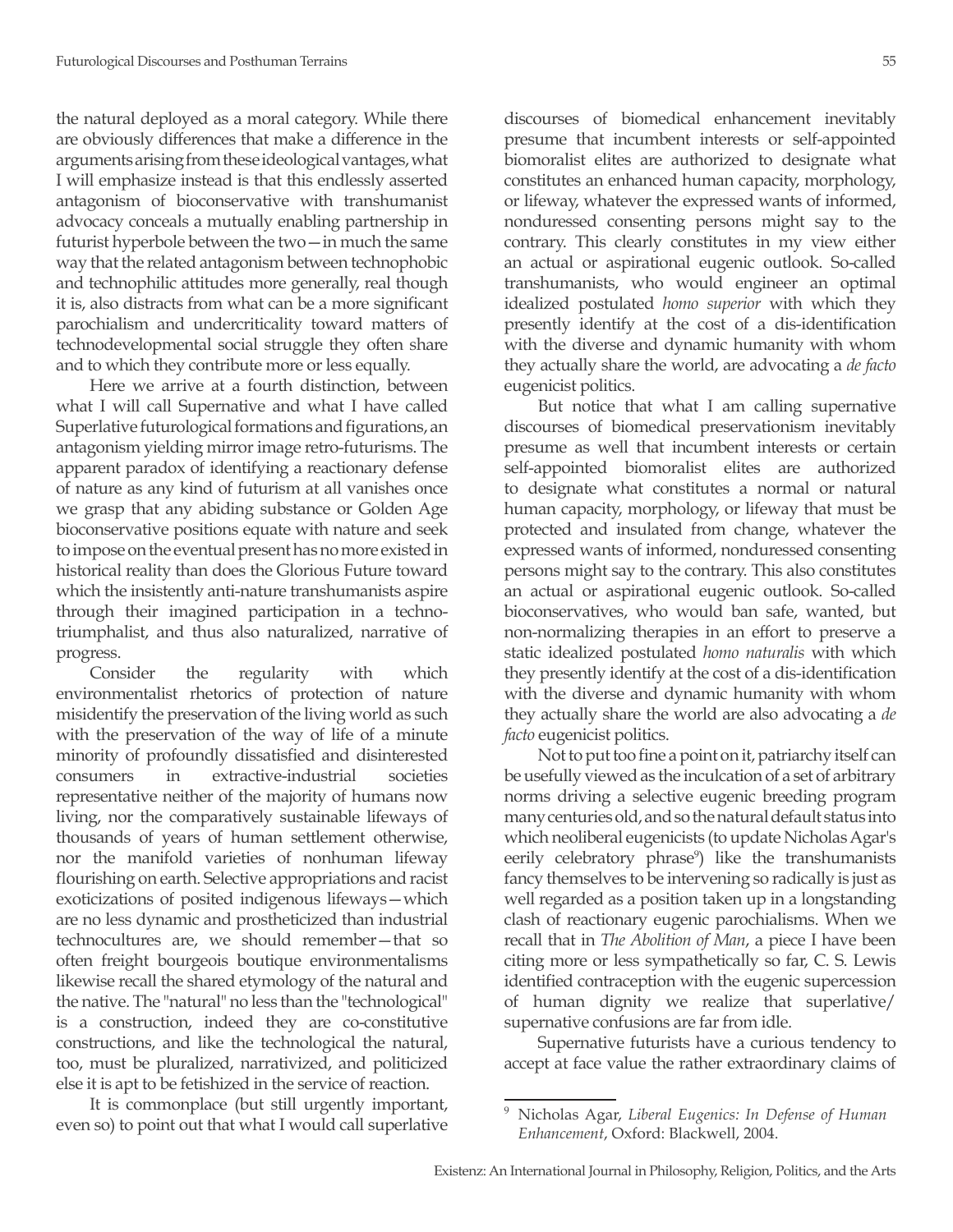mastery as well as the resulting triumphalist prophesies of the superlative futurists, despite the serial failure of so many of these claims when it comes to it. Lewis is no exception. Recoiling from the apparent ascension of omni-competent Conditioners who are presumably well on the way to implementing a technoscientific mastery of all nature, including human nature, engineering perfectly capacitated subjects in a field of objects engineered to perfect responsiveness to their will, Lewis warns:

If the fully planned and conditioned world (with its Tao a mere product of the planning) comes into existence, Nature will be troubled no more by the restive species that rose in revolt against her so many millions of years ago, will be vexed no longer by its chatter of truth and mercy and beauty and happiness. *Ferum victorem cepit*: and if the eugenics are efficient enough there will be no second revolt, but all snug beneath the Conditioners, and the Conditioners beneath her, till the moon falls or the sun grows cold. [*AM* 68]

The danger, Lewis insists, is that "if man chooses to treat himself as raw material, raw material he will be" (*AM* 72) and as such already enslaved however he seeks emancipation on these material terms. This is because, to return to elementary philosophy, there is a difference between what is and what ought to be, and no amount of knowledge about what is can accumulate high enough to reach the ought through which we judge the meaning of what is, or what we should do about what is, or even whether it is worth knowing what we do rather than discovering other things about what is instead.

Lewis' proposal in the face of this quandary is his notion of the Tao (which makes a neglected parenthetical appearance in the quotation above): In one sense, the Tao is Lewis' shorthand for a collection of wisdom that is presumably generally continuous across cultures—in an appendix Lewis provides a host of illustrations, "don't kill," "do unto others," "take care of the vulnerable," "keep your promises," "death before dishonor"—while in another sense the Tao names the rule that those who teach and apply norms should themselves be subject to those norms. In both senses Lewis seeks to provide some more objective ground for norms, since a clash of subjective oughts seems to him scarcely better than the denial of ought altogether. But even Lewis seems to concede that his empirical compendium of ethical chestnuts is not in fact so universal as it may seem—and presumably in both its parochialism and its generality his Tao would still give rise to an interminable clash of different applications, emphases, and interpretations. Neither is it entirely clear how the demand that norms apply to all who apply them would also imply that all norms so applied will be compatible with one another, and so avert such clashes any better. Lewis finally contents himself with the assumption of a Tao he recognizes might be deemed arbitrary from other standpoints but which nonetheless renders his own judgments meaningful. Although *The Abolition of Man* is suffused throughout with a tonality of melancholy resignation in the face of what seems a techno-triumphalist brutalization of human values, Lewis reveals an undercurrent of triumphalism of his own in his contentment with the righteous universalizing force of his Tao, arbitrary though it may be. It would be wrong to forget that Lewis is not merely defending the role of value judgments to infuse the materialist moonscape of the Conditioners with human meaning, he is defending his own values in the piece, and these are very much the values of an Englishman, a rather comfortably legibly hegemonic elite, educated, privileged white, male, Christian in a nation still making a go at global Empire: When it comes to ambitions of universalizability, arbitrary value systems hardly can be said to compete on an even playing field.

If Lewis' argument represents a classic bioconservative formulation, and one offered in response to proto-transhumanistic Conditioners, I want to turn now to an essay written years later but in comparable perplexity by Hannah Arendt which proposes neither supernative nor superlative judgments on these questions. In the famous Prologue to *The Human Condition*, Arendt had already meditated at length on the occasion of the recent launch of Sputnik, analogizing emerging bioengineering and automation techniques aspiring at the techno-transcendence of humanity's species-being and social servitude to that artificial satellite's escape from the earth into the celestial sphere of the ancient philosophers, calling for citizen-philosophers in the extremity of that novelty to "think what we are doing."10 But I want to concentrate my attention on an essay Arendt published five years later, "The Conquest of Space and the Stature of Man." In it, Arendt insists that questions of the stature or significance of technoscientific achievements are not themselves scientific questions, and that it is only in

<sup>10</sup> Hannah Arendt, *The Human Condition*, Chicago: University of Chicago Press 1958, p. 5.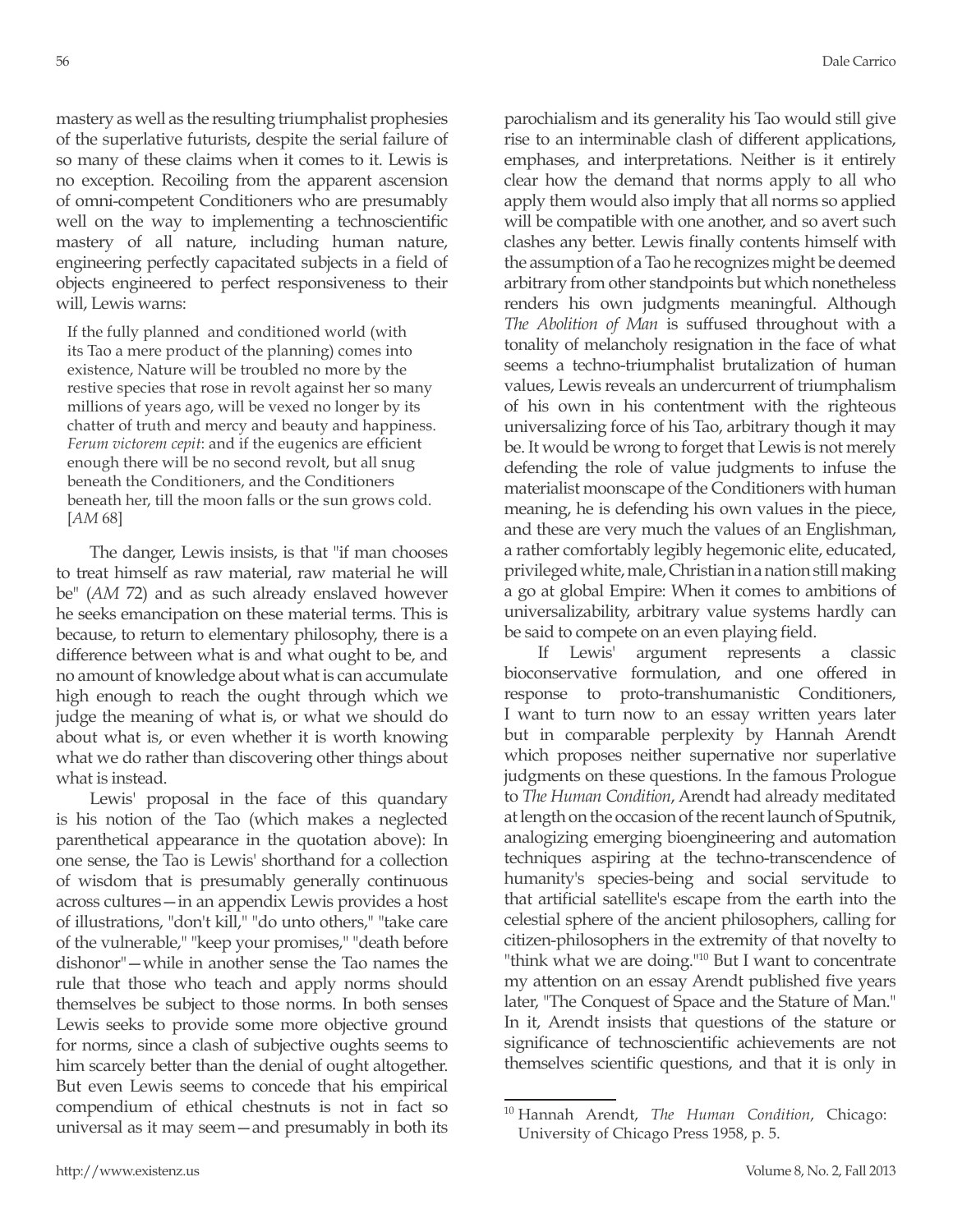their shared citizenship with the rest of us that scientists properly contribute to urgently necessary deliberations about such questions. The difficulty, she writes, is that science

has changed and reconstructed the world we live in so radically that… the layman and the humanist, still trusting their common sense and communicating in everyday language, are out of touch with reality… [T]heir questions and anxieties are simply caused by ignorance and therefore are irrelevant. How can anyone doubt that a science enabling man to conquer space and to go to the moon has increased his stature?<sup>11</sup>

Arendt will come to reveal how very extraordinary it really is to describe as the intuitively obvious, quintessential expression of human emancipation and mastery what is in fact the scene of a solitary astronaut in the icy cold, irradiated waste of outer space, tethered by a thin, fragile airline to the cramped, incomprehensibly complex machinery of an orbiting vehicle, when all the while we are all of us fit to flourish so well and with such ease in company on earth.

But the difficulty remains that technoscientific knowledges confront human societies with the most conspicuous promises and problems that beset us, while these knowledges arise out of the mastery of abstruse technical vocabularies that render them inaccessible to the vast majority of those who are affected by them and hence unavailable to the deliberation without which they can be rendered meaningful to us. Arendt's problem anticipates well the present quandary of policy-making undertaken in our names and to which we are made subject arising from the aggregation of disseminated data traces into profiles and frames that are susceptible of computability as Big Data in legal, commercial, medical, military databases but incomprehensible on the actual political terms of privacy, security, liberty, and rights in which we seek to cope with their implications.

Arendt was fond of quoting in this connection the Kafka parable in which a man is said to have "found the Archimedean point, but he used it against himself; it seems he was permitted to find it only under this condition." It is a comment quite as apt for Lewis, who declared that it would be in the moment that humanity finally conquers nature that we would inevitably find nature had conclusively conquered humanity. Lewis retreats in the face of this danger into arbitrary dogmatism: "Either we are… obliged for ever to obey the absolute values of the Tao, or else we are mere nature to be kneaded and cut into new shapes for the pleasures of masters [and] their own 'natural' impulses" (*AM* 73). Arendt insists instead on the confinement of technoscientific change within the bounds of political contestation: its questions "must be answered in terms of common sense and in everyday language" (*CS* 266). However difficult or even impossible it might seem, however its exactions might slow the bulldozer of brute capacitation, technoscientific knowledges simply must be rendered sufficiently intelligible by scientists and science educators that their stakes and significance can be weighed by those who are affected by them. Where interpretations and aspirations over technoscientific changes clash, political compromises must be adjudicated by the stakeholders themselves, the better to ensure that their costs, risks, and benefits are equitably distributed by their lights and on their terms.

Arendt clearly shares Lewis' view that science itself cannot provide the terms on the basis of which applications of science are to be judged good or ill, but she is far from sharing Lewis' assertion that a "dogmatic belief in objective value is necessary to the very idea of a rule that is not tyranny or an obedience that is not slavery" (*AM* 73). The key term in Lewis' formulation is dogmatic, but this is not because I think Lewis retreats from the clash of subjective impulses through dogma while Arendt, say, embraces that clash as the substance of politics. I do indeed think the difference between their perspectives is captured in the distinction of dogma from democracy, but I think it is important to grasp that this is more specifically the distinction of a moralizing anti-politics that would prevail over difference (and in a way that has more in common with the march of instrumental reductionism it combats than it might initially appear to do) from a politics with an ethical dimension.

I will return to this distinction of morality and ethics in the next section. For now, let me simply point out that democracy in my understanding is the effort to provide non-violent alternatives for the adjudication of disputes as part of the experimental implementation of the idea that people should have a say in the decisions that affect them. Because the determination of just what will count as violence is among the disputes democracy seeks to adjudicate, and because the determination of just what will count as a say is among the decisions

<sup>&</sup>lt;sup>11</sup> Hannah Arendt, "The Conquest of Space and the Stature of Man," *Between Past and Future: Eight Exercises in Political Thought*, New York: Penguin Books 1968, pp. 265-82, here p. 268. [Henceforth cited as *CS*]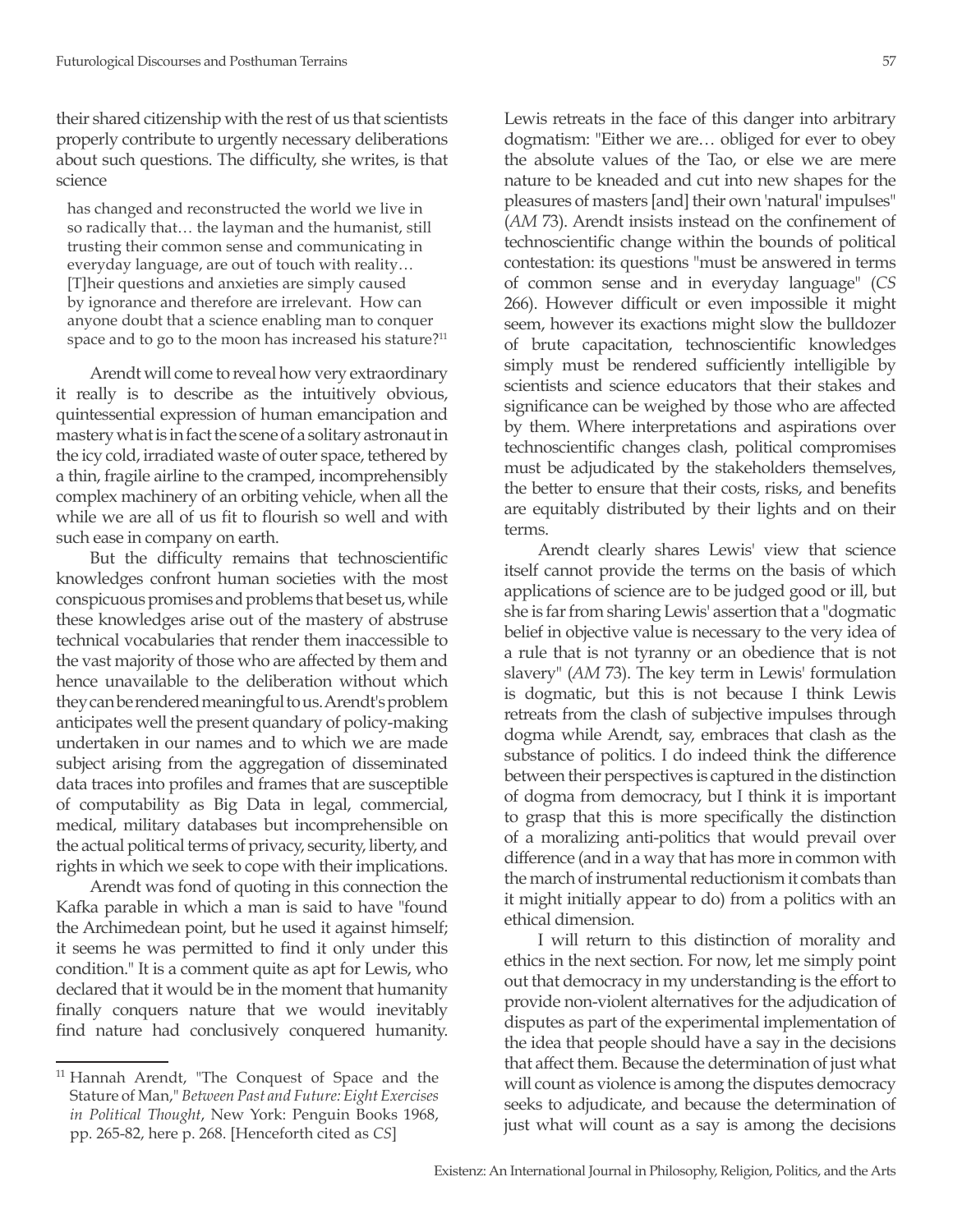democracy seeks experimentally to implement I would describe democracy in this construal (and here I stray from the specificity but adhere to the spirit of Arendtian formulations, as I understand them) as ethical, however provisionally. This is not because it applies its norms to itself, but because it aspires to reconcile rather than prevail over all differences, in part through a contestation of the meaning of its norms. It is not the closure of internal consistency but openness to external plurality that invests democratic valuation with the objectivity that both Lewis and Arendt seem to be seeking in their separate essays.

Needless to say, there may be endlessly many good reasons to oppose particular medical or technoscientific outcomes on their merits, apart from bioconservative worries about their unnaturalness or our playing God (which we surely already did in inventing her). Opposition on the merits is not what I mean by supernativity, and neither usually should it be declared bioconservative or luddite by my lights, as far too many futurological cheerleaders would have it. (The question whether luddite is rightly a term of opprobrium at all given that the historical Luddites were masterly users of activist tools and techniques, defending lifeways mediated by tools and techniques, and perfectly correct in their actual fears that certain tools and techniques were being deliberately deployed by plutocrats to concentrate wealth and authority catastrophically at their expense, is another question.) But it is also true that many critiques of the furniture and preoccupations of our so-called technological society which raise legitimate questions of safety, inequity, misinformation, and misplaced priorities are readily commandeered into the service of bioconservative rhetorics and projects of anti-democratizing naturalizations in the service of elite-incumbent interests and parochial concerns. It remains important to find ways of disarticulating these strands in assessing the force of any particular technodevelopmental critique. This is so not least because whatever the appeal of their simplification, distraction, and drama, between the deranging extremities of superlative and supernative futurologies that attract so much of our attention there remains in fact the whole incomparably rich field of legible technodevelopmental struggle, consensus science, sustainable public investment, public education, activist organization, legislative reform, and stakeholder politics.

## **Posthumanism and Transhumanism**

Let me propose that when Aristotle defined human beings as political animals, his formulation constituted a fledgling kind of cyborg manifesto written many centuries before Donna Haraway's. What if, after all, Aristotle's definition amounts to the claim that human (and possibly other) animals have become the beings they are because they have come to live together in cities? On such a view, this Aristotelian formulation is not a replacement but a complement to his more commonplace definition of humanity as the rational animal. For Aristotle as for most of the Greek philosophers reason is dialogic, and there is a real sense in which one cannot claim to know a thing until one is capable of communicating that knowledge successfully to one's peers. For Aristotle's political animal, then, to be rational is always to be able to communicate intelligibly to others, to testify to one's experience in public, to convey one's desires and intentions successfully, to be responsive in the face of failure with one's peers, to facilitate acting in concert. Taken together these definitive political characterizations make humanity prostheticized (or cultural) through and through, they understand human animals as beings constituted in conversation and in collaboration, sustained by ritual and infrastructural artifice as surely as we are by food and air.

Human bodies are crucially maintained in both their biological continence and their social legibility in the company of others. Our bodies are exposed not only to the elements but to scrutiny, vulnerable to criticism, open to change, needy for connection, practically interdependent, eager for the pleasure and danger and the unpredictable novelty of public contact no less than for the security and support and quotidian routine of intimacy. And so, for Aristotle as for us all, our embodied selves do not decisively end in our skins, but spread out into and are definitively impinged upon by the world, by artifice and by the artifice of material and normative cultures. This panurban prostheticization of Aristotle's political/rational animal does not and did not make human animals into some kind of posthuman species, of all things. Rather, it names the abiding material reality of humanity such as it is: raced, gendered, aged, enraged, desiring, desirable, promising, calculating, skilled, scarred—in a shared world of technodevelopmental social struggle among a plurality of stakeholders who are our peers.

Clothed in the language of accomplished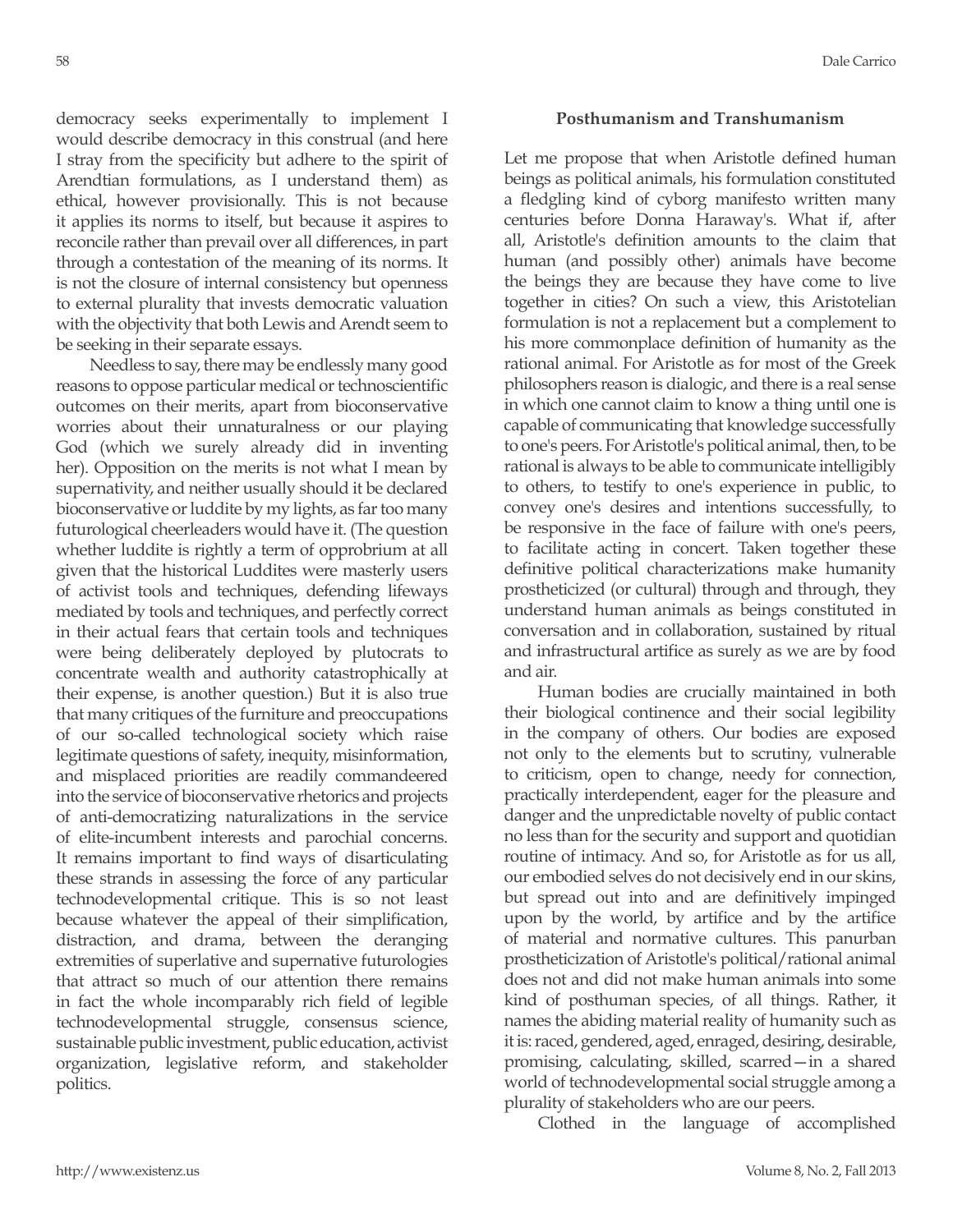universality, the entitlements of the humanity proclaimed by humanists have never extended to more than a fraction of actual human beings. Assured of its location on a natural progressive trajectory attaining inevitably toward universal emancipation, humanism too readily accommodated contemporary injustices as temporary and, hence, somehow tolerable—especially to those humanists who didn't happen to suffer them. And, further, as the ethics of a questionably construed human race and of the universal civilization problematically connected to this race, it grows ever more difficult to shake the troubling analogies between humanism and its debased technoscientific companion discourse: the race science that legitimized every brutal imperial, colonial, globalizing, ghettoizing, apartheid regime in modern memory. The putative neutrality of the optimal human to which transhumanist enhancement genuflects is obviously another vestige of this parochially raced universal human, post-human though it may be.

Needless to say, these painful recognitions demand painful reckonings. It is this crisis of humanist conscience—which is not really one crisis, so much as many different crises, arising out of a variety of concrete situations and taking a proliferating variety of consequential forms—that more properly goes by the name post-humanism. The philosopher Judith Butler has proposed "that we have not yet become human. Or, I might say, in a different way, that the category of the human is in the process of becoming." She goes on to elaborate: "What constitutes the human is a site of contestation … every time you assert human rights, you are also adding to the meaning of what the human is."12 Crucial to Butler's formulation is a contestation arising out of inadequacy, incompletion, exclusion but still very much in the form of ethical assertions of right soliciting universal affirmation. On this view, the crisis of humanism may be more than a recognition of and response to the many failures of humanism, but may also be the constitutive crisis in which humanism's humanities are produced and manage, in some substantial measure, to succeed (if only to interminably succeed themselves).

Surely it is the whole terrain of ongoing technodevelopmental social struggle that defines post-humanist strategies and sensibilities, rather than any particular post-human personage, tribe, or social formation thrown up in any one moment of that worldhistorical technodevelopmental storm-churn. The posthuman need not be a singular imaginary prostheticized personhood eliciting asymptotic approximation via successive enhancements, neither need it be a singular response to a particular experience of prostheticized personhood, whether involving digital network immersion, post-Pill feminism, transsexual queerness, post-disability differently-enabling prostheses, or what have you—let alone the more symptomatic robots, superheros, AIs, and aliens that seem to come up so often when post-humanism is discussed. Such identifications (and, crucially, their attendant dis-identifications) are moralistic in form, not ethical. And whatever else we may say of it, the ongoing and upcoming crises of humanism—no less than its emergence with the appearance of the political/rational animal—are profoundly ethical: Post-humanism, properly so-called, names the ethical encounters of humanism with itself, the provocative confrontations of a universalism with its historical and practical limits and contradictions. One might discern in these confrontations the best impulses that have animated humanism in its emancipatory aspect, the demand that universality live up to its self image enabling equities rather than rationalizing exclusions.

The technoscientific dislocations that have exposed the pretensions and limitations of humanism have not rid us of the need for a more general normativity than moralist identification, even if candidatevocabularies for ethical universality inevitably come to be viewed as contingent or strategic, and freighted with qualification. While the Latin *mores* was a more or less straightforward translation of the Greek *ethos*, morality and ethics are no longer synonymous, in yet another normative variation of the *querelle des anciens et des modernes*. *Ethos* is also, of course, a classical appeal in Aristotelian rhetoric, in which an orator projects a compelling character to solicit identification from his audience. In the differently prostheticized occasions of speech written for posterity, broadcast to mass-media audiences, scrolling along twitter feeds, the audiences into which character is projected have transformed and with it character as well.

Ethics at any rate provisionally and strategically aspires to an imagined audience from which noone might be excluded. Even if these aspirations are exposed retroactively in their parochialism, there

<sup>&</sup>lt;sup>12</sup> Kerry Chance, "Free Press Interview with Judith Butler," *LBO-Talk Archives* (2002, December 8), http:// mailman.lbo-talk.org/2002/2002-December/028577. html. Last accessed 12-20-2013.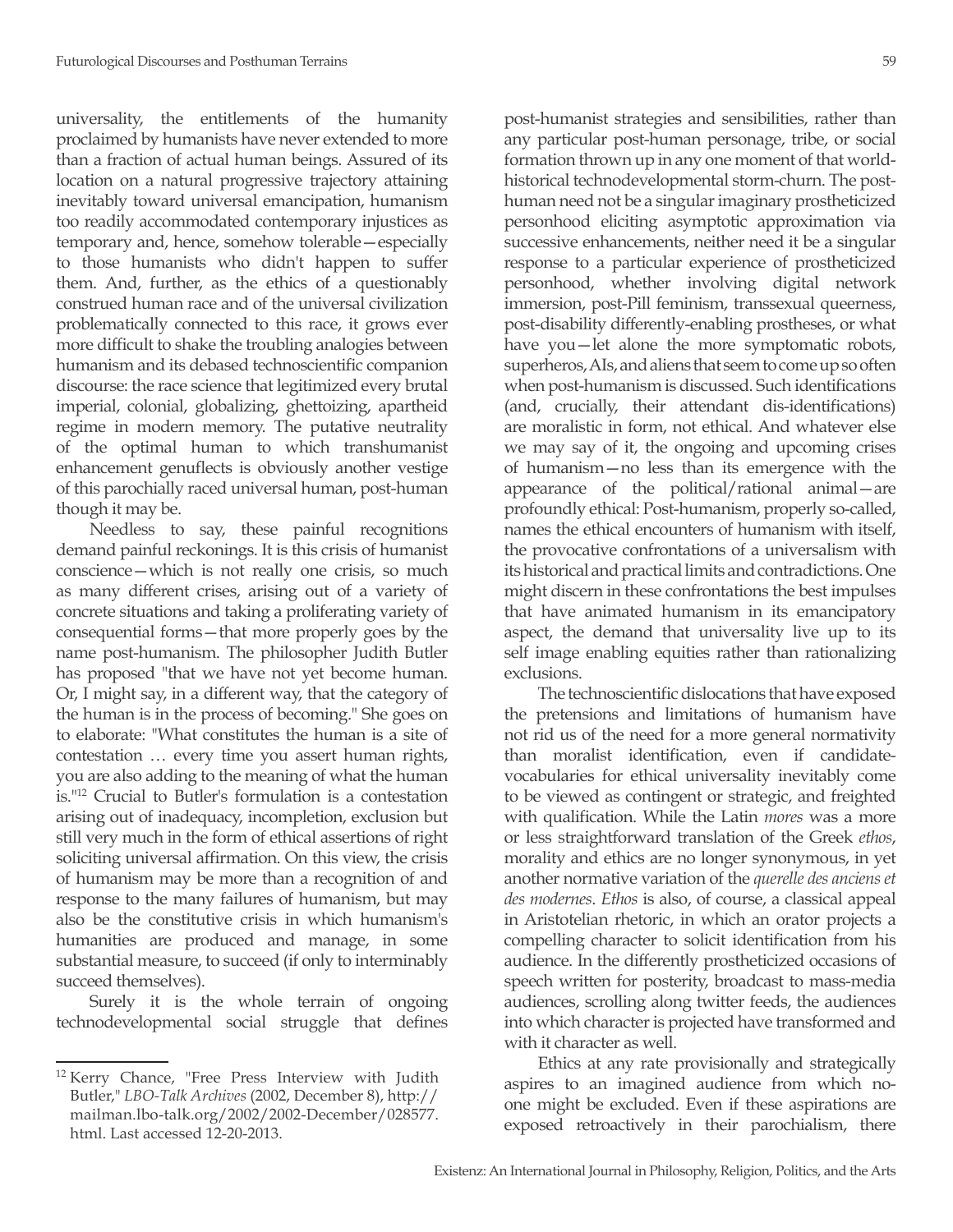remains a difference that makes a difference in an ethical normativity soliciting universal assent, as against moral normativities—from mores, "we-intentions" in Wilfred Sellars' parlance—which imply and require the exclusion of theys in the constitution of we. Among the differences arising from this distinction is a different responsiveness to the plurality out of which politics emerges: let us say, the political we under ethical construction, interminably reconciling differences, as against the moralizing anti-political we that would prevail over difference in a rage for order.

The eclipse of humanist pretensions has coincided with the organization of a host of variously and curiously technoscientifically-competent compensatory fundamentalist formations—among them superficially anti-religious scientisms and reductionist design discourses. These fundamentalisms are in fact moralisms re-engineered as bloody-minded pseudoethics, each one aiming to achieve universality by denying history and prevailing over living plurality. In such an historical moment, especially, it seems to me disastrous to conceive post-humanism as a moralizing identification with some tribe defined in its fetishization of idiosyncratic artifacts or techniques, real or imagined. Rather, we should think post-humanism as an ethical recognition of the limits of humanism provoked by an understanding of the terms of ongoing technodevelopmental social struggle as well as an ethical demand that this struggle always materialize equity-in-diversity.

## **Futurist Discourses and Subcultures**

No one who devotes scholarly attention to transhumanist medical enhancement discourse or singularitarian accounts of artificial intelligence for any length of time can fail to notice that these are not just ideas to be weighed on their merits, or read closely, or situated within historical, topical, logical, tropological contexts. Transhumanists and Singularitarians are also kinds of people, people who identify as such and signal these identifications through the arguments they make. Transhumanists and Singularitarians do not just make claims, they often declare themselves members of movements, indeed they are often paying dues to literal membership organizations. Hence, in reading futurological texts, the conceptual and citational substance of textual analysis must sometimes be supplemented with institutional histories, connections to key funders, relations of political affiliation, attention

to the vicissitudes of science fiction media spectacles and celebrity memes, questions of membership demographics, and so on.

I have proposed in this essay that superlative futurological discourse is a hyperbolization of consumer marketing and promotion and of global developmental policy tropes. I have proposed that superlative futurological discourse derives its intuitive plausibility in part from these more prevalent commercial norms and forms but also from an evocation of the omni-predicates of theological divinity. I have proposed elsewhere that strains of futurological reductionism, intrumentalism, functionalism, computationism, Social Darwinism, progressive triumphalism, rugged individualism, True Belief, and market spontaneism have deep social, cultural, intellectual antecedents as well, many of them competing in ways that play out in futurological quandaries that are otherwise inexplicable. I might also offer that futurological rhetoric often derives its force by way of compelling citational recourse to a deeply disseminated figurative archive populated by Eden, Excalibur, Faust, Frankenstein, the Fountain of Youth, the golem, invincible armor, invisibility cloaks, love potions, the Rapture, the Sorcerer's Apprentice and so much more.

It is difficult to avoid making such claims when one reads the writings of the futurologists. That many of the writers themselves disagree with or even disdain altogether these claims is usually neither here nor there. One does not expect readings of interesting texts to converge, after all. One does not expect everybody to agree with what one takes to be logical entailments of a writer's views. One does not expect people to agree in advance on the best stipulative definitions. One does not expect all readers to be interested in the same emphases, the same contexts, the same citational relations, the same idiosyncrasies of style. One does not really expect every writer to grasp as fully as they might the different reasons from their own for which others might find their arguments compelling. One cannot even entirely sensibly expect writers to know themselves why they say all the things they do.

As I say, all of this is perfectly normal and expected. But I do think these expectations are complicated by the fact that futurisms are not only discourses but subcultures in ways that demand scrutiny and care. What looks like close reading of futurological discourse to a critic, may feel like hate speech to a member of a futurist subculture. While I might find it perfectly fascinating and illuminating to discuss Jeffrey Herf's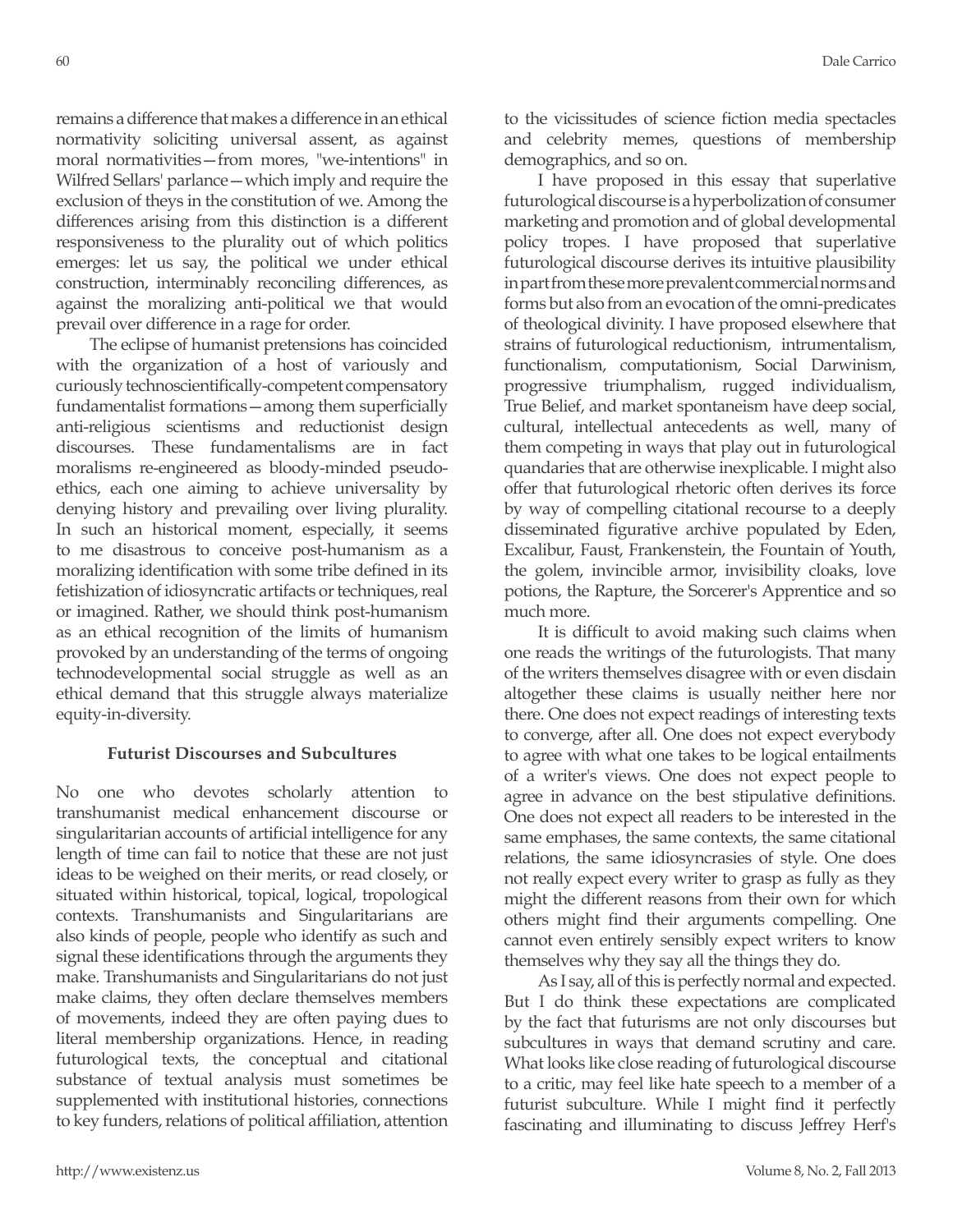research<sup>13</sup> in connection with transhumanist debates about children with Aspergers or doping among Olympic athletes, it is not exactly difficult to see why this interpretive gesture raises special quandaries for transhumanists who are not merely delineating accounts of medical enhancement in the abstract but also seeking to achieve academic respectability for their ideological movements or to attract a broader membership for their organizations. Think how much more fraught such considerations become once we realize that plenty of transhumanist-identified people explicitly champion the rehabilitation of the "eugenic" term, and that among the many transhumanists who disdain that term there are nonetheless non-negligible numbers who still like stridently to defend books like The Bell Curve in public places.<sup>14</sup>

When one is not simply offering up futurological arguments to public scrutiny but declaring oneself to be an idiosyncratic sort of futurIST advocating an idiosyncratic futurISM, to what extent is one beholden not only to the claims to one makes, but to claims that are representative of the other -ists with whom you are identifying? What about the relevance of canonical texts for your subculture about which you have said little in depth but have clearly read? What about the relevance of declarations of principle associated with organizations in which you are a member? Even if it is obviously best to analyze arguments on their merits and read texts as performances on their own terms, it is hard to deny that texts arise in contexts and that making sense of texts is often facilitated by taking into account the contexts in which they are made.

Nick Bostrom is a philosopher who has written hundreds of academic papers, the overabundant majority of these on topics of special interest to futurologists and transhumanists in particular. He was a co-founder of The World Transhumanist Association (that organization has since changed its name to "humanity-plus," and chances are that if you cannot see why humanity-plus is a more appealing moniker than The World Transhumanist Association its members are likely to find you to be humanity-minus), and a few years later he co-founded the Institute for Ethics

and Emerging Technologies, and after that he was made Director of another newly founded organization, Oxford University's Future of Humanity Institute. Although each of these institutional affiliations has taken a greater measure of distance from the movement transhumanism with which Bostrom was initially conspicuously identified, it remains the case that the intellectual preoccupations of each of these institutions are more or less continuous (advocacy of medical enhancement, concerns with existential risks like superintelligent AI, and so on), and that many explicitly transhumanist-identified people participate in each of these efforts. However interesting Bostrom's writings may be in philosophical terms or considered as provocative thought-experiments (and quite a lot of it is), is it not relevant to consider them as pieces of ideology, as expressions of subcultural signaling, as forms of organizational promotion as well?

Max More is also a philosopher (as well as a fellow contributor to this volume). He founded the transhumanist Extropy Institute, explicitly devoted to a free market techno-immortalist transhumanist philosophy he named Extropianism ("No death! No taxes!"), which became for a time one of the unquestionably more influential sects of organized transhumanist political and cultural movement. He has recently edited a volume of writings entitled *The Transhumanist Reader*, <sup>15</sup> an act of canon formation that tends to be indispensable to disciplinary legibility and philosophical respectability. And he is president and CEO of the Alcor Life Extension Foundation, a superlative techno-immortalist organization providing, among other things, cryonic corpse disposal as an alternative to the more usual burial or cremation. Although there are obvious continuities in these roles, it is interesting again to contemplate the ways in which More's different responsibilities in each shape both his discursive productions and, perhaps more importantly, his responses to criticism of these productions.

Written futurological discourse is merely a facet of the creative expressivity and material practice of futurological subcultures, and the reading of the written discourse is subsumed, as the writing itself is subsumed, within the ramifying relations and performances of enthusiasm, free association, formal organization,

<sup>13</sup> Jeffrey Herf, *Reactionary Modernism: Technology, Culture, and Politics in Weimar and the Third Reich*, Cambridge: Cambridge University Press, 1984.

<sup>14</sup> Richard J. Herrnstein and Charles Murray, *The Bell Curve: Intelligence and Class Structure in American Life*, New York: The Free Press, 1994.

<sup>15</sup> Max More and Natasha Vita-More, eds, *The Transhumanist Reader: Classical and Contemporary Essays on the Science, Technology, and Philosophy of the Human Future*, Oxford: Wiley-Blackwell, 2013.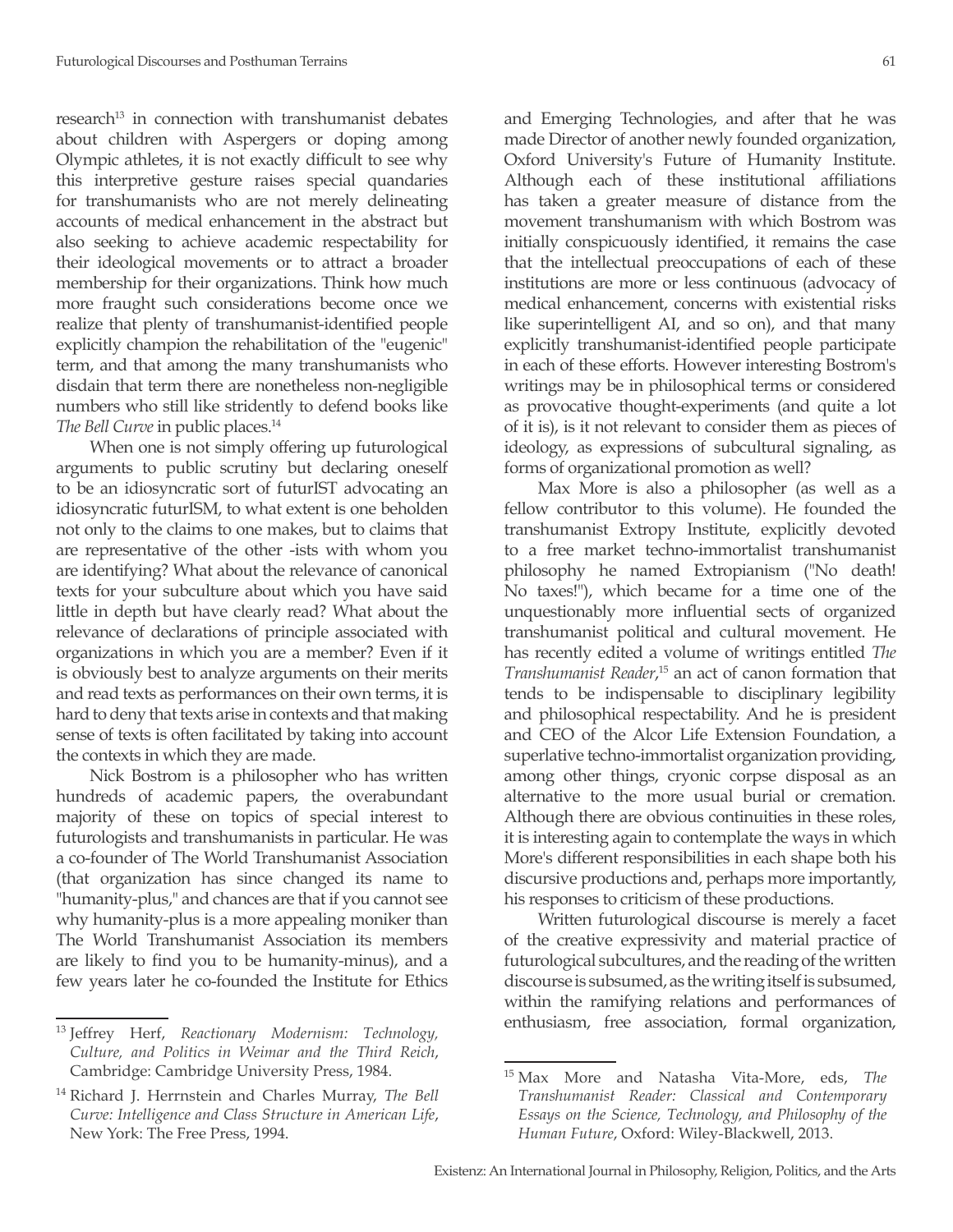citation, subversive mis-citation, and resistance of which living subcultures always consist. Futurological discourse is often transfigured and usually invigorated once it is read in its subcultural contexts, but these contexts are more than usually difficult to control or to characterize coherently, and introduce quandaries both for those who write and read texts that are articulated in the fraught energies of marginal, often defensive, movements and subcultures like these.

### **Futurity and "The Future"**

Eugene O'Neil reminded us that "[t]he past is the present… It's the future too."16 And yet the palpable plurality of stakeholders contesting the present in one another's presence re-opens that present unpredictably onto the emerging present, onto another presence that is never The Future, whatever the weight of our memories, debts, errors, and crimes.

And so, a final distinction: Futurity is a register of freedom, while The Future is another prison-house built to confine it. I describe as futurity the openness in the present arising out of the ineradicable diversity of calculating, contending, and collaborating stakeholders who struggle to make and remake the shared world, peer to peer. Futurity cannot be delineated but only lived, in serial presents attesting always unpredictably to struggle, collaboration, and expression. The Future, to the contrary, brandishing the shackle of its definite article, is always described from a parochial present and is always a funhouse mirror reflecting a parochial present back to itself, amplifying its desires and fears, confirming its prejudices, reassuring its True Believers that the Key to History is in their hands.

By the term futurity I mean to capture something of Hannah Arendt's notion of natality, a quality of openness inhering in critical reflection but especially in the political present, in the presence of stakeholder diversity. Arendt considered the Western political imaginary to be weighted down by mortal preoccupations with insecurity, mistrust, scarcity, as well as with literal threats of death. Against these preoccupations, she proposed a countervailing political figuration, drawn not from the universal prospect of a departure from the world in biological death but from the no less universal arrival into the world in biological birth. For Arendt, every act in history, every effort

undertaken in the world, every judgment offered up to the scrutiny of the public, every testament to our hopes and our histories is a re-enactment of the original event of birth in which we are introduced into the ongoing struggles of humanity with what eventual consequences nobody can know in advance. Far from denying the force of human limits, Arendt recognized that the fundamental unknowability of the consequences of human acts, including the unknowability of the impacts of our actions on what we take to be our limits, does not destine humanity to transcend all limits but imposes another and ineradicable limit on humanity's knowledge of what it is capable of and what it might come to find meaningful. Against the natality of this open futurity are the instrumentalizing projections and circumscriptions of The Future, parochialisms that seek violently to foreclose futurity in the service of morbid projects of defensive reassurance and profit-taking. I fear that the bright, brittle declarations we have grown accustomed to hearing from the futurists that there are No Limits! usually ultimately amount to the customary conviction of very pampered and irresponsible people that there will always be other folks on hand to clean up their messes for them.

I have described the foreclosure of futurity by The Future as a kind of violence, and the point, again, is an Arendtian one. In her extended reflections "On Violence" Arendt not only refuses the conventional identification of political power with violent force, but proposes that power and violence are in fact antithetical, each obliterative of the other, and hence that the evocative phrase "the power of non-violence" is in her sense a redundancy.17 Indispensable to her case is Arendt's citation of the claim by Friedrich Engels that violence always needs instruments, an observation which she amplifies into the case that violence is quintessentially a matter of de-politicizing instrumentalization (OV 106). "Power corresponds to the human ability not just to act but to act in concert," writes Arendt, and the "moment the group from which power originate[s]… disappears… 'power' also vanishes." Certainly, it can be the introduction into a scene of public deliberation of an instrument of violence like a gun that can cause this disappearance, but their arrival at an unquestioning consensus would yield the same result for as long as it lasted. Violence is not merely the interruption of political

<sup>16</sup> Eugene O'Neill, *Long Day's Journey Into Night, Act II, Scene ii*, New Haven: Yale University Press 1956, p. 87.

<sup>17</sup> Hannah Arendt, "On Violence," in *Crises of the Republic*, San Diego: Harcourt Brace Jovanovich 1972, pp. 103- 98, here p. 155. [Henceforth cited as *OV*]